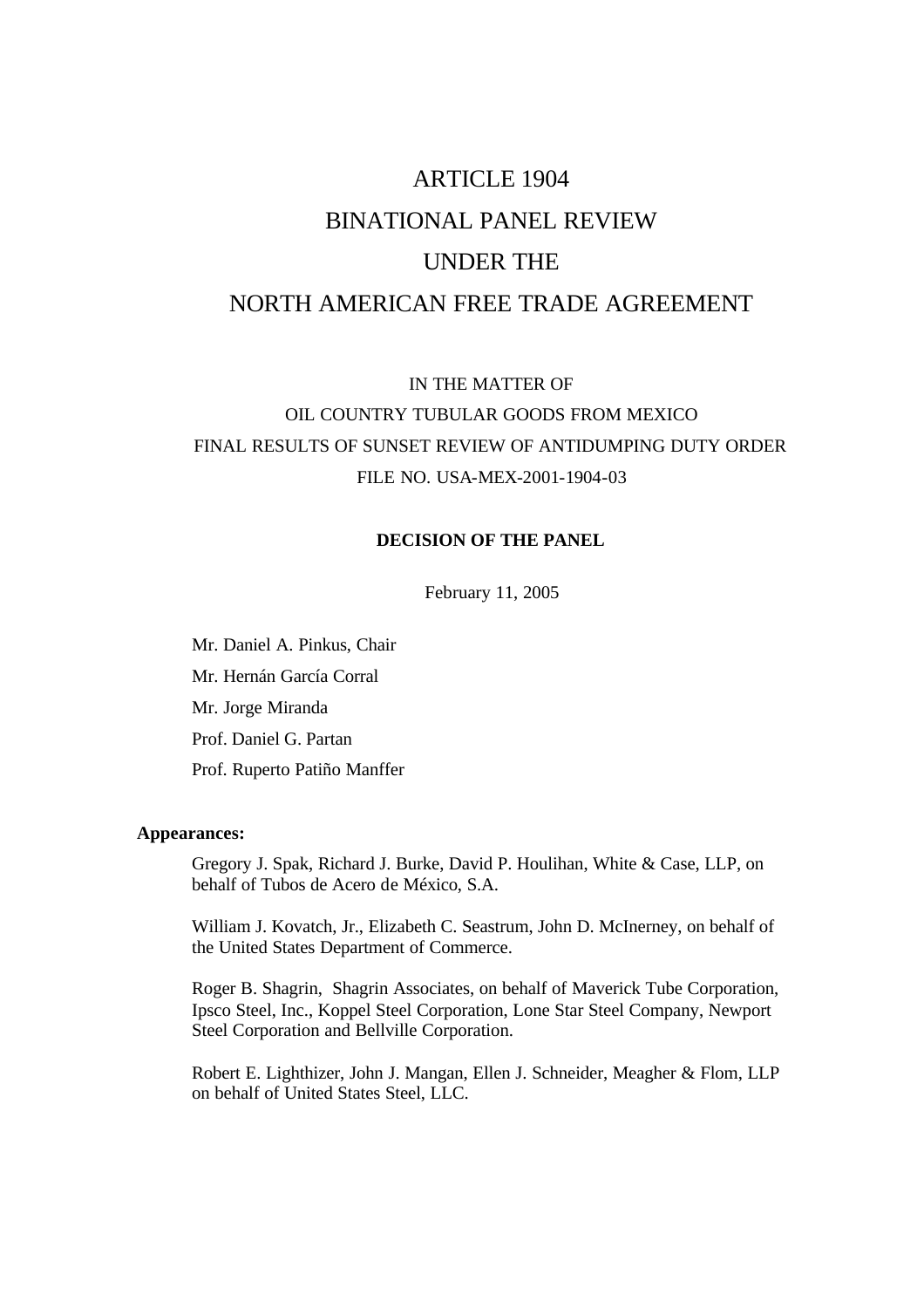| <b>TABLE OF CONTENTS</b>                                                                                             |    |
|----------------------------------------------------------------------------------------------------------------------|----|
| <b>Introduction</b>                                                                                                  | 2  |
| The Panel's Standard of Review<br>Н. -                                                                               | 4  |
| <b>III.</b> The Statutory Framework and Sunset Review Regulations                                                    | 6  |
| <b>IV.</b> The Department's Sunset Policy Bulletin                                                                   | 11 |
| <b>Automatic Self-Initiation of Sunset Reviews and the Statute's</b><br>$\mathbf{V}_{\tau}$<br>"Likelihood" Standard | 13 |
| VI. The Department's Failure to Consider "Other Factors"                                                             | 15 |
| VII. The Panel's Remand Orders                                                                                       | 24 |

**Page**

#### **I. INTRODUCTION**

This Panel was constituted pursuant to the North American Free Trade Agreement ("NAFTA") to hear a request for review filed on April 6, 2001 by Tubos de Acero de México, S.A. ("TAMSA"). The determination at issue is the final results of the five-year review ("sunset review") by the Department of Commerce ("Commerce", "the Department", or "the Investigating Authority") of the antidumping duty order on Oil Country Tubular Goods ("OCTG") from Mexico. This determination, *Oil Country Tubular Goods ("OCTG") From Mexico; Final Results of Sunset Review of Antidumping Duty Order, was published on March 9,* 2001 in 66 *Federal Register* 14131. The Investigating Authority determined that "…the revocation of the antidumping order on OCTG from Mexico would be likely to lead to continuation or recurrence of dumping" at the margin of 21.70 percent *ad valorem*.

The Department initiated its investigation on July 20, 1994, $<sup>1</sup>$  and published its final</sup> determination of sales at less than fair value on June 28, 1995. $^2$  Commerce found a weighted-

<sup>1</sup> *Initiation of Antidumping Duty Investigations; Oil Country Tubular Goods from Argentina, Austria, Italy, Japan, Korea, Mexico, and Spain,* 59 Fed. Reg*.* 37962 (July 20, 1994).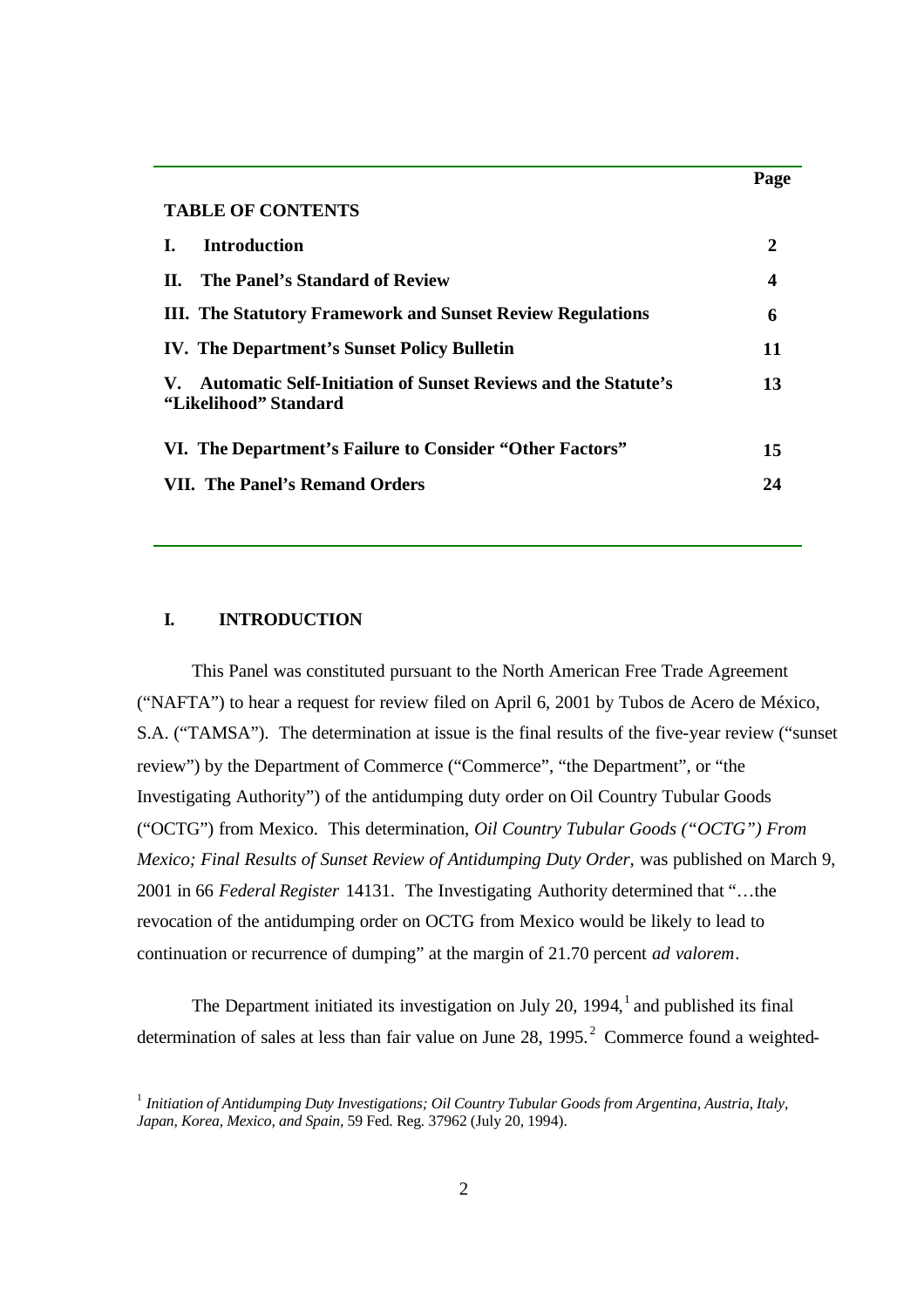average margin of 23.79 percent *ad valorem*. The 23.79% margin was calculated with the use of the "best information available" ("BIA") based upon the Department's use of financial statements which TAMSA felt did not accurately reflect its costs. TAMSA challenged Commerce's use of these figures before a NAFTA Binational Panel, which sustained the Department's determination.<sup>3</sup> However, as a result of the Panel's remand to the Department on other issues, the dumping margin was reduced from 23.79 percent to 21.70 percent *ad valorem*.

During the first year following the finding of sales at less than fair value TAMSA did not ship OCTG to the United States. However, thereafter TAMSA did ship OCTG and requested an administrative review for the second period (August 1, 1996-July 31, 1997), which resulted in a zero percent dumping margin. $4$  Administrative reviews for the two subsequent years led to the same result for TAMSA: *i.e.*, a zero percent margin.<sup>5</sup>

The Investigating Authority commenced its five-year automatic sunset review, the determination at issue in this Panel Review, on June 16, 2000.<sup>6</sup> Following Preliminary Results of the Review on October 30, 2000, it published its Notice of Final Results on March 9, 2001.<sup>7</sup> Commerce found that the revocation of the antidumping order would be likely to lead to the continuation or recurrence of dumping at the rate of 21.70 percent. The Notice incorporated by reference a Decision Memorandum dated February 26, 2001 from Jeffrey A. May, Director, Office of Policy, Import Administration, to Bernard Carreau, fulfilling the duties of Assistant

<sup>5</sup> *Oil Country Tubular Goods from Mexico: Final Results of Antidumping Review,* 65 Fed. Reg. 1593 (January 11, 2000), and 66 Fed. Reg*.* 15832 (March 21, 2001). Hylsa was not reviewed in the first of these reviews, and was assigned a rate of 0.79 percent for the second.

<sup>6</sup> *Notice of Initiation of Five-Year ("Sunset") Reviews*, 65 Fed. Reg. 41053 (July 3, 2000).

<sup>2</sup> *Final Determination of Sales at Less Than Fair Value; Oil Country Tubular Goods from Mexico,* 60 Fed. Reg. 33567 (June 28, 1995).

<sup>&</sup>lt;sup>3</sup> In the Matter of oil Country Tubular Goods from Mexico, NAFTA Binational Panel, USA-95-1904-04 (July 31, 1996).

<sup>4</sup> *Oil Country Tubular Goods form Mexico: Final Results of Antidumping Administrative Review*, 64 Fed. Reg*.* 13962 (March 23, 1999). This review also found a zero percent rate for the other exporter from Mexico of OTCG, Hylsa S.A. de C.V. ("Hylsa").

<sup>7</sup> *Oil Country Tubular Goods ("OCTG") from Mexico; Final Results of Sunset Review of Antidumping Order,* 66 Fed. Reg. 14131 (March 9, 2001).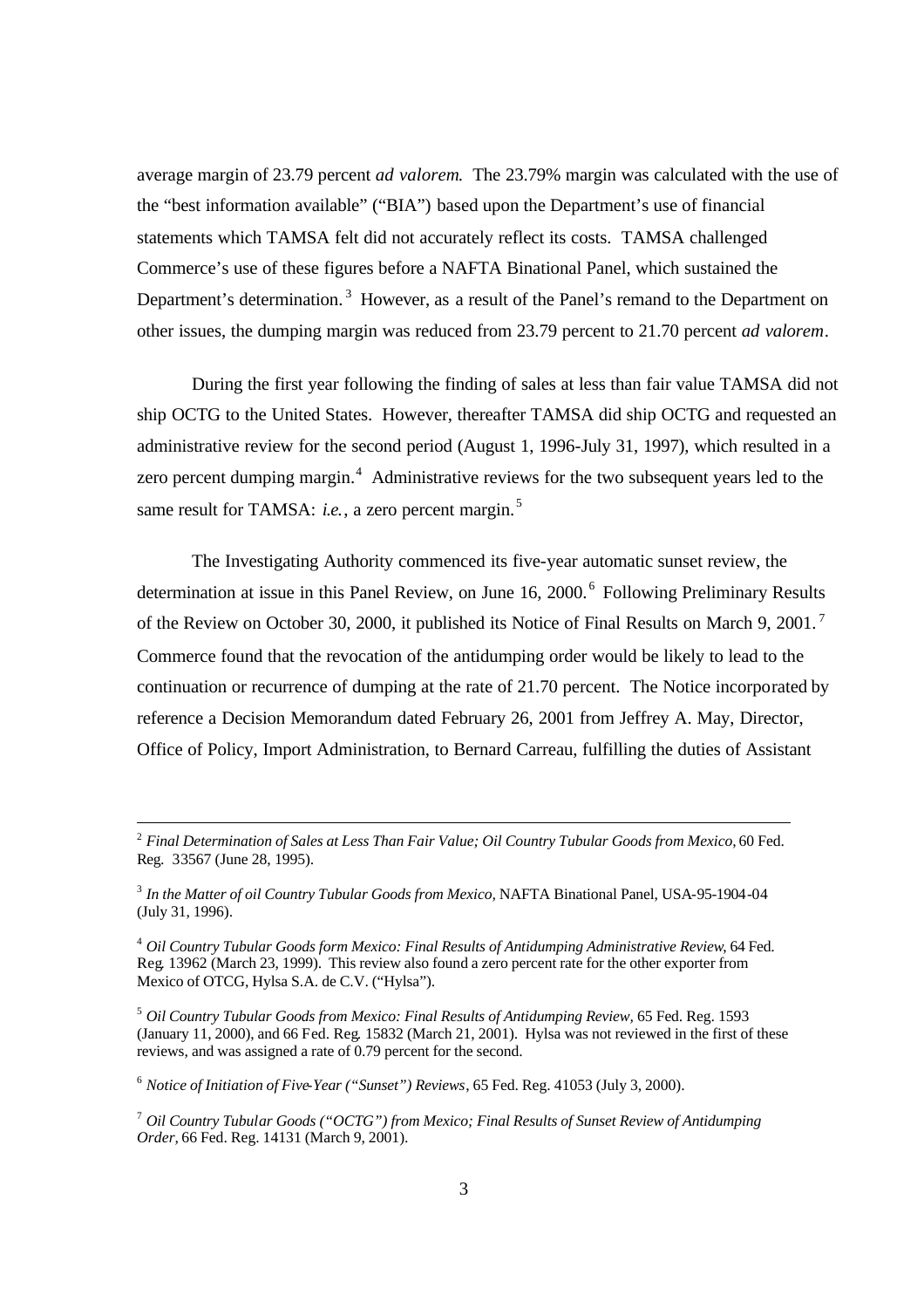Secretary for Import Administration, Department of Commerce contains the Department's rationale for the Final Results.<sup>8</sup>

The principal issues presented by TAMSA concern the Department's interpretation and application of certain sunset review provisions of the *Tariff Act of 1930*, as amended, in its determination that revocation of the antidumping order would be likely to lead to the continuation or recurrence of dumping. These include the Department's interpretation and application of the term "likely", the Department's decision not to consider factors other than preand post-order margins and volumes in making its determination, and the automatic initiation by the Department of the sunset review procedure.

#### **II. THE PANEL'S STANDARD OF REVIEW**

The authority of the Panel flows from NAFTA Chapter 19. Article 1904.1 provides that "each Party shall replace judicial review of final antidumping and countervailing duty determinations with binational panel review." Article 1904.2 requires that a panel apply the "statutes, legislative history, regulations, administrative practice and judicial precedents" upon which a court of the importing country (in this case, the United States) would rely in reviewing a final determination of the investigating authority. The standard of review to be applied by such a court (in this case, the U.S. Court of International Trade ("CIT")) is set forth in §516a(b)(1)(B)(i) of the *Tariff Act of 1930*,<sup>9</sup> as amended, codified at 19 U.S. Code §1516a(b)(1)(B)(i), which requires that the reviewing court "shall hold unlawful any determination, finding, or conclusion, found … to be unsupported by substantial evidence on the record, or otherwise not in accordance with law". Under this standard, the court (in this case, the Panel) does not engage in *de novo*  review, and restricts its review to the administrative record.

In reviewing the interpretation of statutes, the Panel follows the two-stage approach set forth by the Supreme Court in *Chevron, U.S.A. Inc. v. Natural Resources Defense Council Inc.*,

 $^8$  Issues and Decision Memorandum for the Full Sunset Review of the Antidumping Duty Order on Oil *Country Tubular Goods ("OCTG") from Mexico; Final Results*, 66 Fed. Reg. 14131 (March 9, 2001).

<sup>&</sup>lt;sup>9</sup> Hereinafter references to provisions of the *Tariff Act of 1930*, as amended, are cited to the codification of the statutory provisions in Title 19 of the United States Code.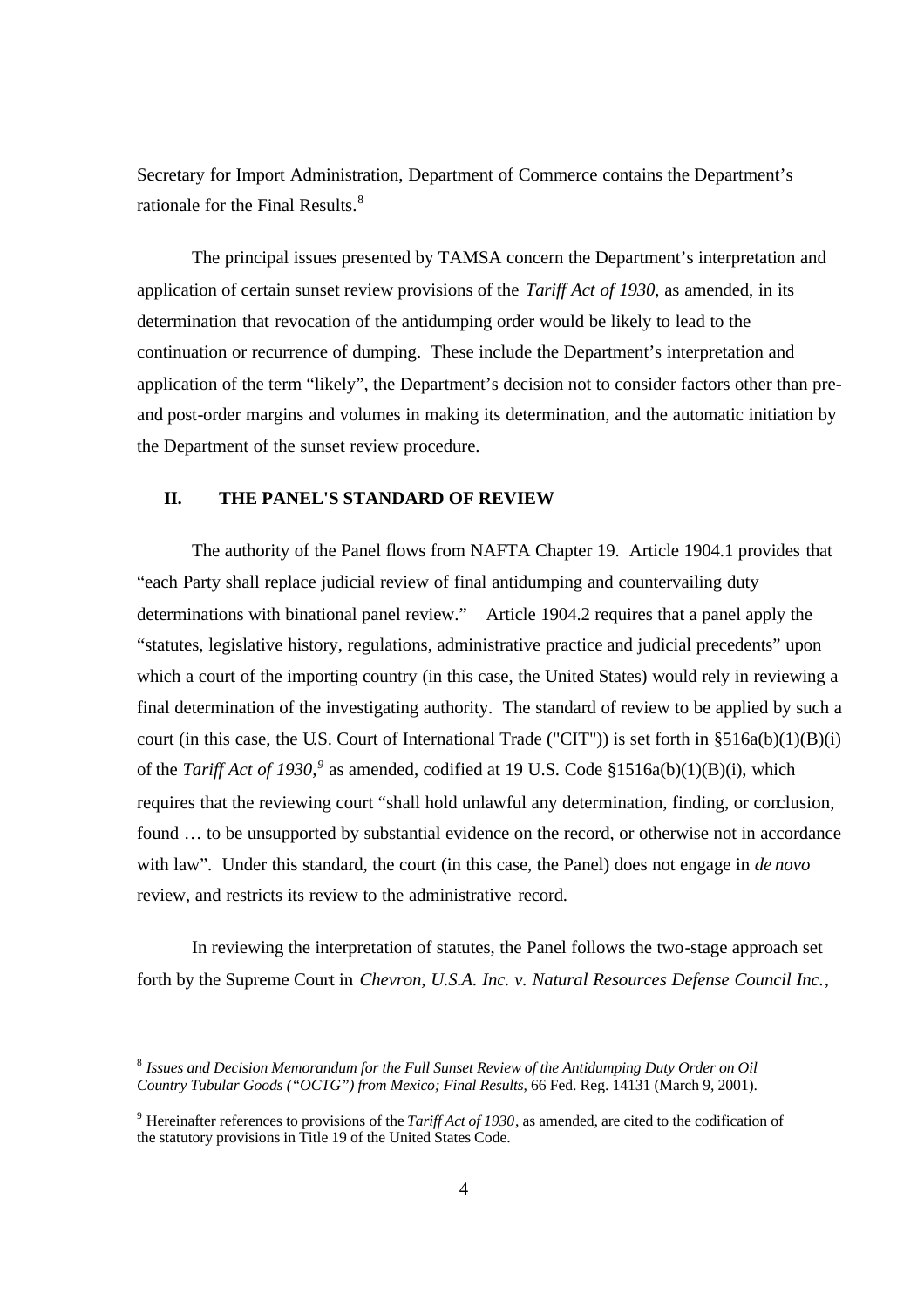467 U.S. 837 (1984). When reviewing an agency's construction of a statute that the agency administers, the panel is confronted with two questions:

First, … whether Congress has directly spoken to the precise question at issue. If the intent of Congress is clear, that is the end of the matter; for the [panel], as well as the agency must give effect to the unambiguously expressed intent of Congress. If, however, the [panel] determines that Congress has not directly addressed the precise question at issue, the [panel] does not simply impose its own construction on the statute, as would be necessary in the absence of an administrative interpretation. Rather, if the statute is silent or ambiguous with respect to a specific issue, the question for the [panel] is whether the agency's interpretation is based upon a permissible construction of the statute. [*Id*. at 842- 43.]

An agency's statutory interpretation is to be upheld if it is "sufficiently reasonable" even if it is not "the only reasonable construction or the one the court would adopt had the question initially arisen in a judicial proceeding." *American Lamb Co. v. United States,* 785 F.2d 994, 1001 (Fed. Cir. 1986).

The U. S. Court of Appeals for the Federal Circuit has held that Commerce's statutory interpretations enunciated in an administrative determinatio n are "entitled to deference under *Chevron*." *Pesquera Mares Australes Ltda. v. United States,* 266 F.3d 1372, 1382 (Fed. Cir. 2001). And the Department's regulations, adopted pursuant to notice and comment rulemaking are also entitled to a high level of deference. *See Koyo Seiko Co. v. United States,* 258 F. 3d 1340, 1347 (Fed. Cir. 2001).

Nonetheless, a panel must "assure that the agency has given reasoned consideration to all the material facts and issues" and that Commerce has explained how its legal conclusions follow from the facts in the record. *Greater Boston Television Corp. v. FCC,* 444 F.2d 841, 851 (D.C. Cir. 1970), *cert. denied,* 403 U.S. 923 (1971). The agency must "examine the relevant data and articulate a satisfactory explanation for its action including a rational connection between the facts found and the choices made". *Avesta AB v. United States,* 724 F.Supp. 974, 978 (CIT 1989) (quoting *Motor Vehicle Mfrs. Ass'n v. State Farm Mut. Auto Ins. Co.,* 463 U.S. 29, 43 (1983)), *aff'd,* 914 F.2d 233 (Fed. Cir. 1990), *cert. denied,* 403 U.S. 1308 (1991).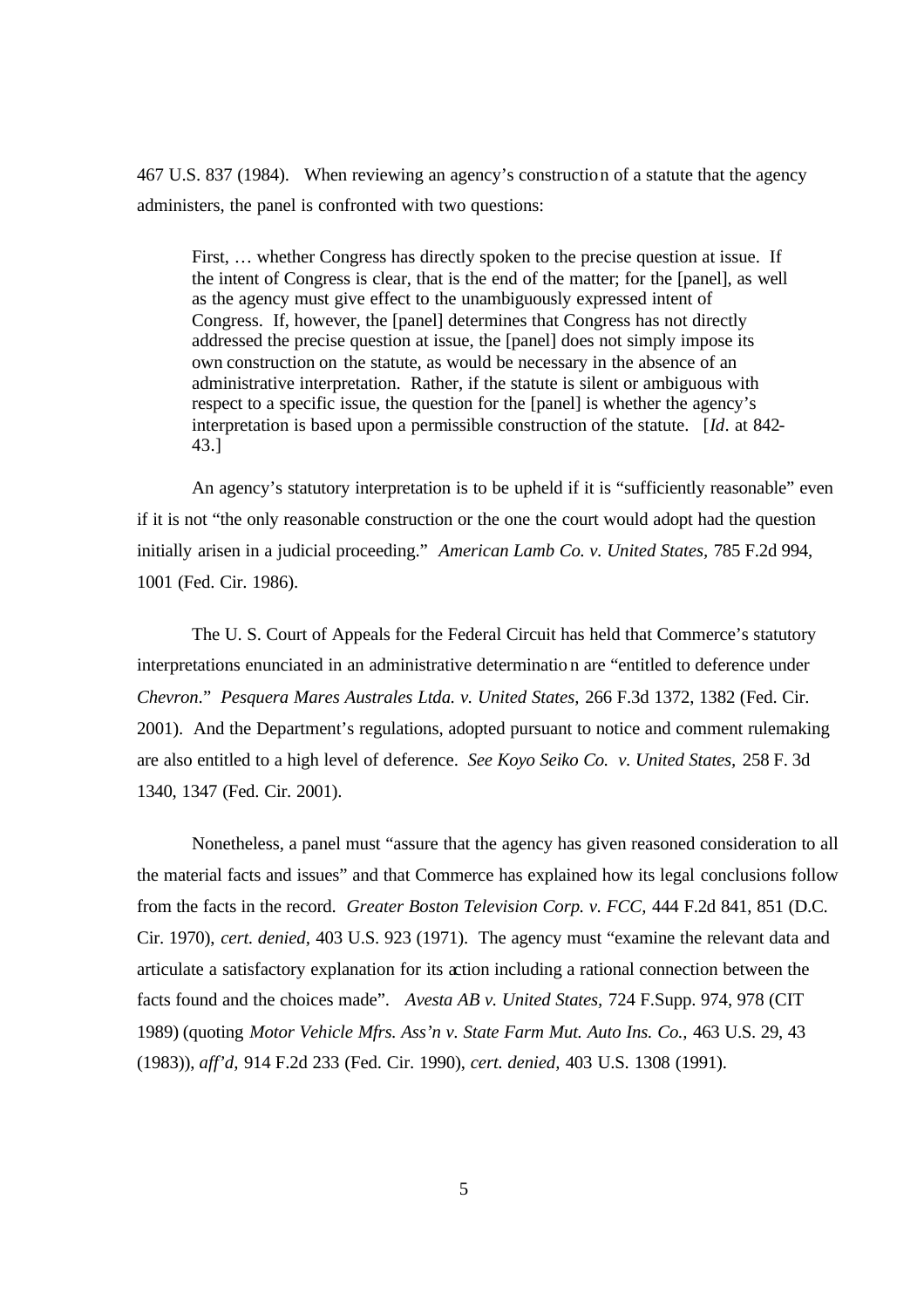In addition, when an agency does need to fill in gaps in a statute, it must act consistently with the underlying purpose of the law it is charged with administering. A reviewing panel must "reject administrative constructions, whether reached by adjudication or by rulemaking, that are inconsistent with the statutory mandate or that frustrate the policy Congress sought to implement." *Hoescht Aktiengesellschaft v. Quigg,* 917 F.2d 522 (Fed. Cir. 1990) (*quoting Ethicon Inc. v. Quigg,* 849 U.S. 1422, 1425 (Fed. Cir. 1988), and *FEC v. Democratic Senatorial Campaign Comm.,* 454 U.S. 27, 32 (1981)).

# **III. THE STATUTORY FRAMEWORK AND SUNSET REVIEW REGULATIONS**

We begin with a brief review of the statutory framework and the Department's Regulations relating to sunset reviews insofar as relevant to the issues presented in this case. The Department's sunset review was undertaken pursuant to **Title 19 U.S. Code §1675(c)**, entitled "**Five-year review**". The statute provides, in relevant part, that five years after the publication of an antidumping order,

#### **(1) In general**

… [T]he administering authority [the Department of Commerce] … shall conduct a review to determine, in accordance with [section 1675a of this title], whether revocation of the … antidumping duty order … would be likely to lead to continuation or a recurrence of dumping….

## Further, **Title 19 U.S. Code §1675(d)(2)** provides in part:

In the case of a review conducted under subsection (c) of this section, the administering authority shall revoke … an antidumping duty order or finding … unless --

(A) the administering authority makes a determination that dumping … would be likely to continue or recur….

**Title 19 U.S. Code §1675a(c)**, entitled "**Determination of likelihood of continuation or recurrence of dumping**", provides in relevant part: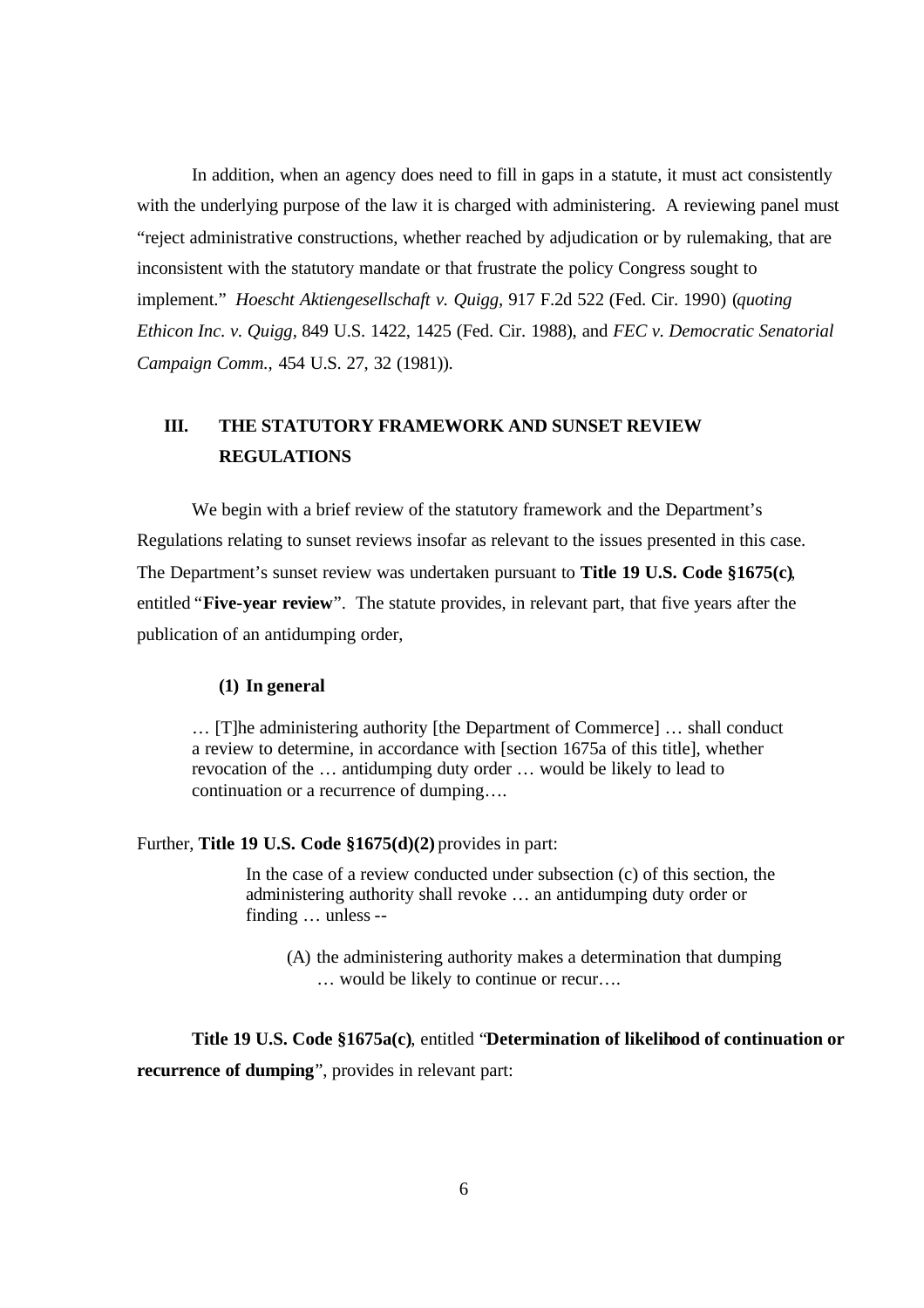#### **(1) In general**

In a review conducted under section  $1675(c)$  of this title, the administering authority shall determine whether revocation of an antidumping order … would be likely to lead to continuation or recurrence of sales of the subject merchandise at less than fair value. The administering authority shall consider --

(A) the weighted average dumping margins determined in the investigation and subsequent reviews, and

(B) the volume of imports of the subject merchandise for the period before and the period after the issuance of the antidumping order….

#### **(2) Consideration of other factors**

If good cause is shown, the administering authority shall also consider such other price, cost, market, or economic factors as it deems relevant.

**. . .**

#### **(4) Special rule**

(A) *Treatment of zero or de minimis margins*. A dumping margin described in paragraph (1)(A) that is zero or *de minimis* shall not by itself require the administering authority to determine that revocation of an antidumping duty order … would not be likely to lead to continuance or recurrence of sales at less than fair value.

The sunset review provisions of Title 19 U.S. Code §1675a(c), quoted above, prescribes four standards, of which three are particularly relevant for the present appeal. In each of these provisions, Congress directed the administering authority (here the Department of Commerce), to conduct sunset reviews in accordance with a specific statutory standard. In other words, each of the four standards in effect expresses the specific intent of Congress with respect to an aspect of the sunset review process. In accordance with the *Chevron* standard, both the Panel and the Department must give effect to the clearly expressed intent of Congress.

First, in determining whether dumping is "likely" to continue or recur when an antidumping order is revoked, the Department must consider two stated factors: "weighted average dumping margins" and "volume of imports". 19 U.S. Code  $$1675a(c)(1)(A) & (1)(B)$ . Second, the Department must also consider "other price, cost, market or economic factors" that it "deems relevant" "[i]f good cause is shown". 19 U.S. Code §1675a(c)(2). Third, a zero margin does not by itself require the Department to determine that revocation of an antidumping duty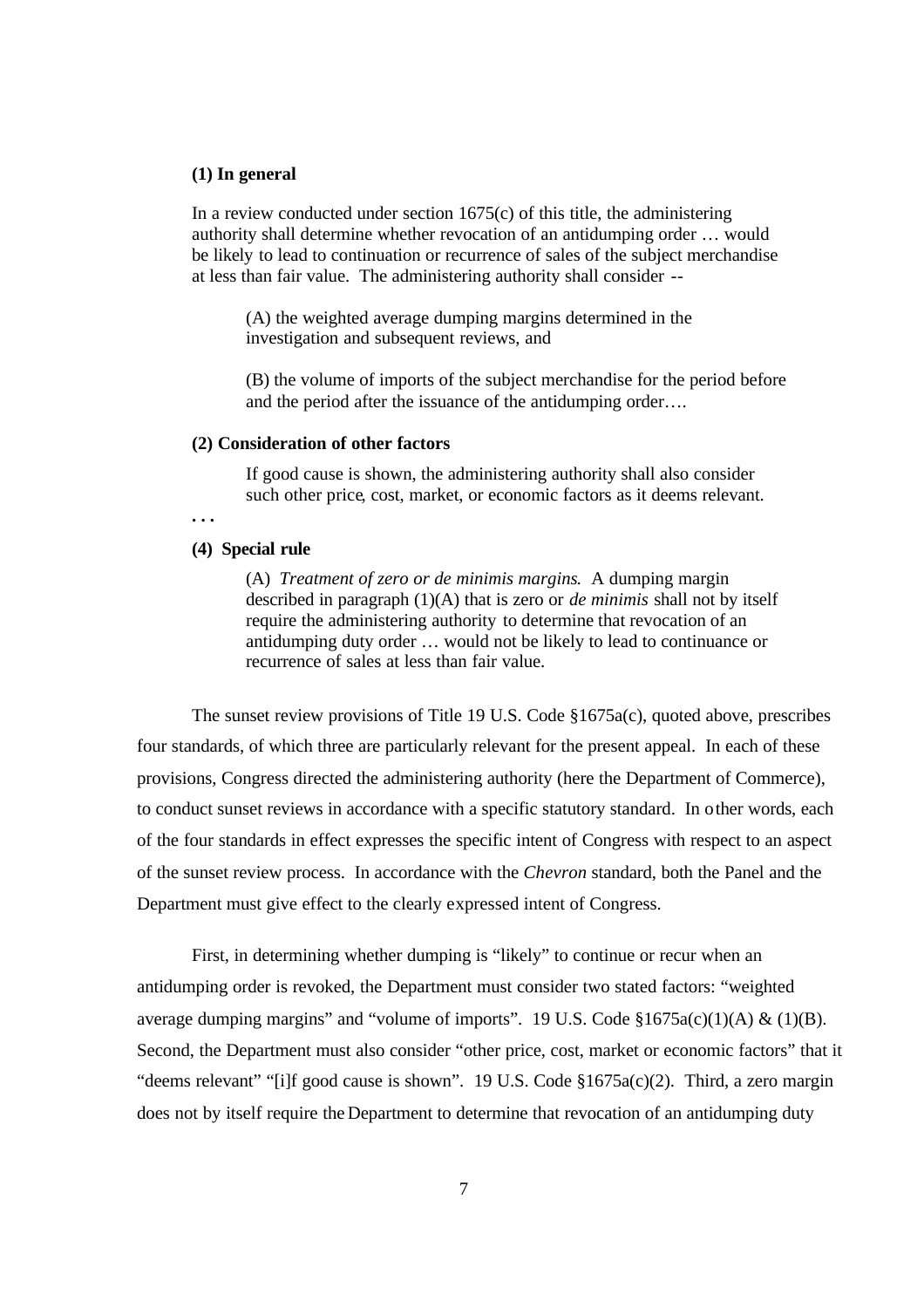order "would *not* be likely to lead to continuance or recurrence of dumping". 19 U.S. Code §1675a(c)(4) (emphasis supplied). And, fourth, the Department must "revoke" an antidumping order "unless" the Department determines that dumping "would be likely to continue or recur". 19 U.S. Code §1675(d)(2).

In addition to the provisions of Title 19, the Panel must give effect to the terms of the Statement of Administrative Action (SAA).<sup>10</sup> The SAA gives Commerce specific guidance on how it should interpret the factors which, under the statute, it must consider in conducting a sunset review. According to the *Uruguay Round Agreements Act* (URAA),<sup>11</sup> which adopted amendments to the then existing U.S. trade legislation and specifically "approved" the SAA, the provisions of the SAA are congressionally approved interpretations of the statute. The *Uruguay Round Agreements Act*; URAA §102(d), 19 U.S. Code §3512(d), provides that the SAA "shall be regarded as an authoritative expression by the United States concerning the interpretation and application of [both] the Uruguay Round Agreements and this Act in any judicial proceeding in which a question arises concerning such interpretation or application." Accordingly, the Panel and the Department must interpret and apply the relevant provisions of the statute in light of the authoritative interpretations expressed in the SAA.

Relevant to sunset reviews, the SAA states:

[D]eclining import volumes accompanied by the continued existence of dumping margins after the issuance of an order may provide a strong indication that, absent an order, dumping would be likely to continue, because the evidence would indicate that the exporter needs to dump to sell at pre-order volumes.<sup>12</sup>

Further, the SAA adds:

The Administration believes that the existence of dumping margins after the order or the cessation of imports after the order, is highly probative of the likelihood of continuation or recurrence of dumping. If companies continue to dump with the

 $10$  Both House Report No. 103-826 and the Statement of Administrative Action are published in 1994 U.S. Code Cong. & Adm. News, part 6, pp. 3773 and 4040, *et seq.* The SAA also appears in H.R. Doc. No. 103-316, vol. 1, at pp. 656 *et seq.* (1994). Provisions of the SAA are hereinafter cited to their publication in H.R. Doc. No. 103-316, vol. 1.

 $11$  Pub. L. 103-465, 108 Stat. 4809 (1994), codified in Title 19, U.S. Code. See 19 U.S. Code §3501.

<sup>&</sup>lt;sup>12</sup> SAA, H.R. Doc. No. 103-316, vol. 1, at 889 (1994); 1994 U.S. Code Cong. & Adm. News, part 6, p. 4213. *See also* H.R. Rep. No. 103-826, vol. 1, at 63, and S. Rep. No. 103-412, at 52 (1994).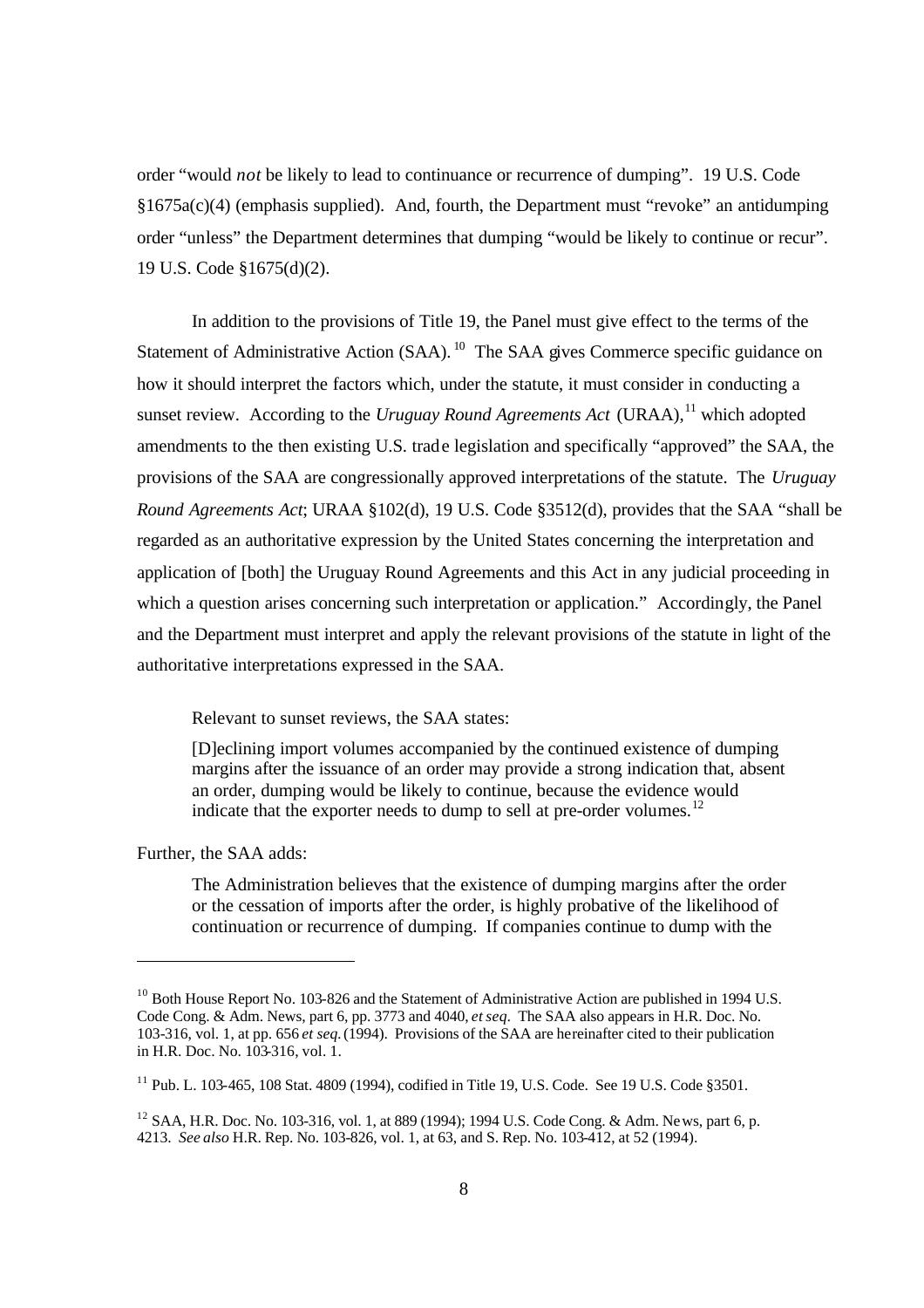discipline of an order in place, it is reasonable to assume that dumping would continue if the discipline were removed. If imports cease after the order is issued, it is reasonable to assume that the exporters could not sell in the US without dumping and that, to reenter the U.S. market, they would have to resume dumping.

New section  $752(c)(2)$  [19 U.S. Code  $$1675a(c)(2)$ ] provides that, for good cause shown, Commerce also will consider other information regarding price, cost, market or economic factors it deems relevant. Such factors might include the market share of foreign producers subject to the antidumping proceeding; changes in exchange rates …; [and] any history of sales below cost of production [*inter alia*]. In practice this will permit interested parties to provide information indicating that observed patterns regarding dumping margins and import volumes are not necessarily indicative of the likelihood of dumping. The list of factors is illustrative, and the Administration intends that Commerce will analyze such information on a case-by-case basis.

Under new section  $752(c)(4)$  [19 U.S. Code §1675a(c)(4)], the existence of zero or *de minimis* dumping margins at any time while the dumping order was in effect shall not in itself require Commerce to determine that there is no likelihood of continuation or recurrence of dumping. Exporters may have ceased dumping because of the existence of an order …. Therefore, the present absence of dumping is not necessarily indicative of how exporters would behave in the absence of the order  $\ldots$ <sup>13</sup>

Considered together, the SAA and the statute provide specific directions for the conduct of sunset reviews. With respect to the two principal statutory factors quoted above, "weighted average dumping margins" and "volume of imports", the SAA explains that if dumping continues or imports cease after an antidumping order, "it is reasonable to assume that the exporters could not sell in the US without dumping". However, such an assumption is no more than a presumption; it is not to be considered as conclusive.

 Further, with respect to "other factors" that the Department must also consider, when relevant, the SAA states that such factors "might include … changes in exchange rates … [and] any history of sales below cost of production." By virtue of this provision of the SAA, the factors specified may be "relevant" and thus must be considered by the Department.

<sup>&</sup>lt;sup>13</sup> SAA, H.R. Doc. No. 103-316, vol. 1, at 890 (1994); 1994 U.S. Code Cong. & Adm. News, part 6, p. 4214. *See also* H.R. Rep. No. 103-826, vol. 1, at 63; and S. Rep. No. 103-412, at 52 (1994).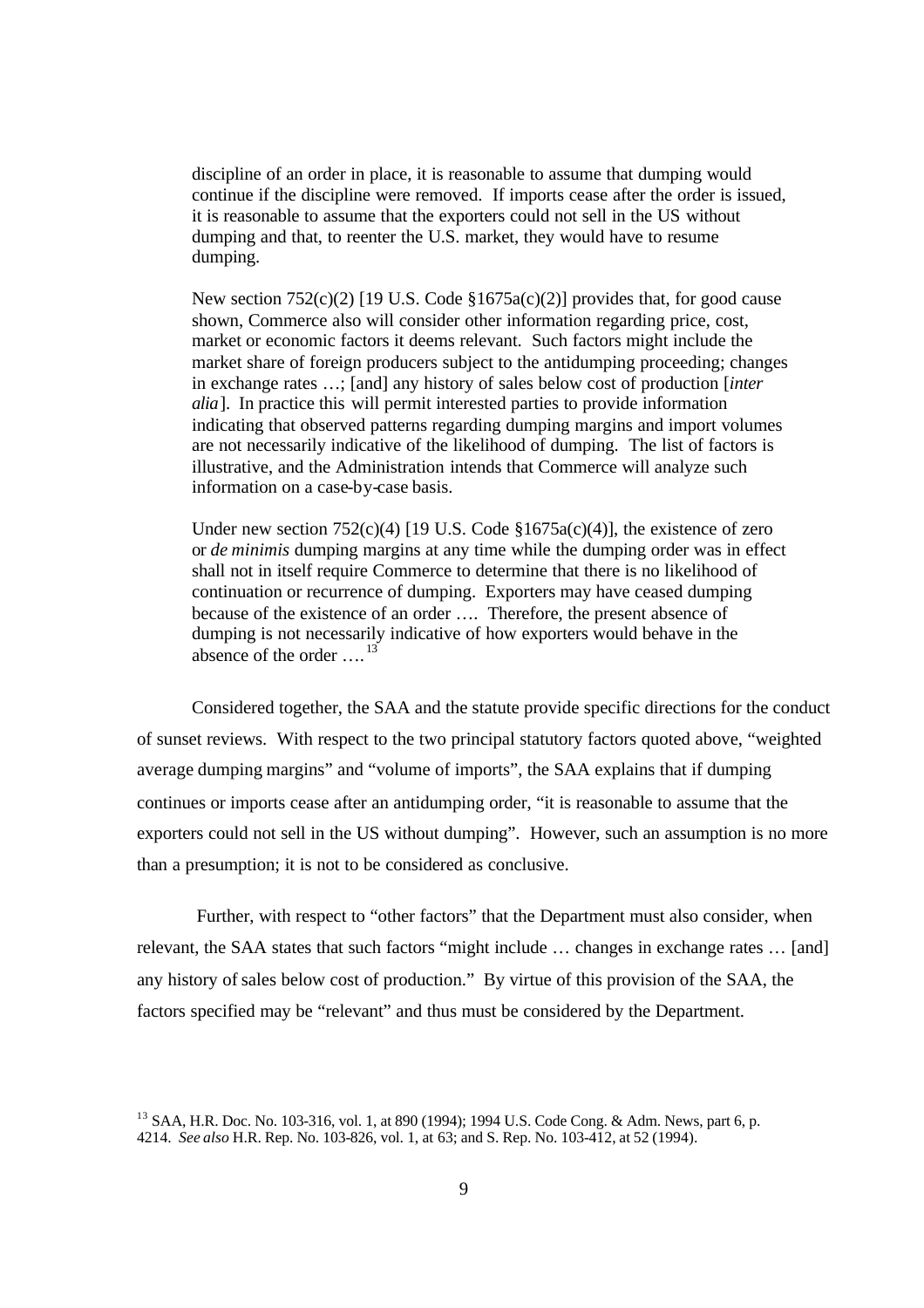However, the SAA also specifies that the Department must proceed on a case-by-case basis: "Commerce will analyze [other relevant factor] information" provided by interested parties "on a case-by-case basis." Finally, the SAA does not specify the extent to which the Department's consideration of such "other factors" must involve investigation or fact-gathering that goes beyond an analysis of the specific information provided by interested parties. In this regard, the combination of the statute and the SAA falls short of expressing the specific intent of Congress.

The SAA thus makes clear that the Department's sunset review is not to be confined to the principal statutory factors, that is, "weighted average dumping margins" and "volume of imports". And, according to the SAA, the broad scope of the "other factor" information referred to in the statute is intended to "permit interested parties to provide information indicating that observed patterns regarding dumping margins and import volumes are not necessarily indicative of the likelihood of dumping."

To quote the Supreme Court's *Chevron* decision <sup>14</sup> as applied to sunset reviews, to the extent that the combination of the statute and the SAA provide the "unambiguously expressed intent of Congress", "that is the end of the matter"; both the Panel and the Department must give effect to the intent of Congress. Thus, when we turn to TAMSA's "other factor" arguments, both the Panel and the Department will be governed by the "unambiguous[] intent" of Congress as expressed in the above-quoted provisions. Where there is ambiguity, the Panel must ensure that the Department's actions are consistent with the underlying purposes of the law.

The Department's Sunset Review Regulations, 19 C.F.R. §351.218, specify in considerable detail the procedures to be followed in a sunset review. However, with the exception of provisions that govern an interested party's "substantive response to a notice of initiation" of a sunset review, the Sunset Review Regulations are not relevant to the issues presented in this appeal. The "substantive response" provisions, 19 C.F.R. §351.218(d)(3), set out in detail the information required from "interested parties" (subparagraphs (ii) and (iii)); they also permit "interested parties" to file additional "information or evidence to show good cause"

<sup>14</sup> *Chevron, U.S.A. Inc. v. Natural Resources Defense Council Inc.*, 467 U.S. 837, 842-43 (1984).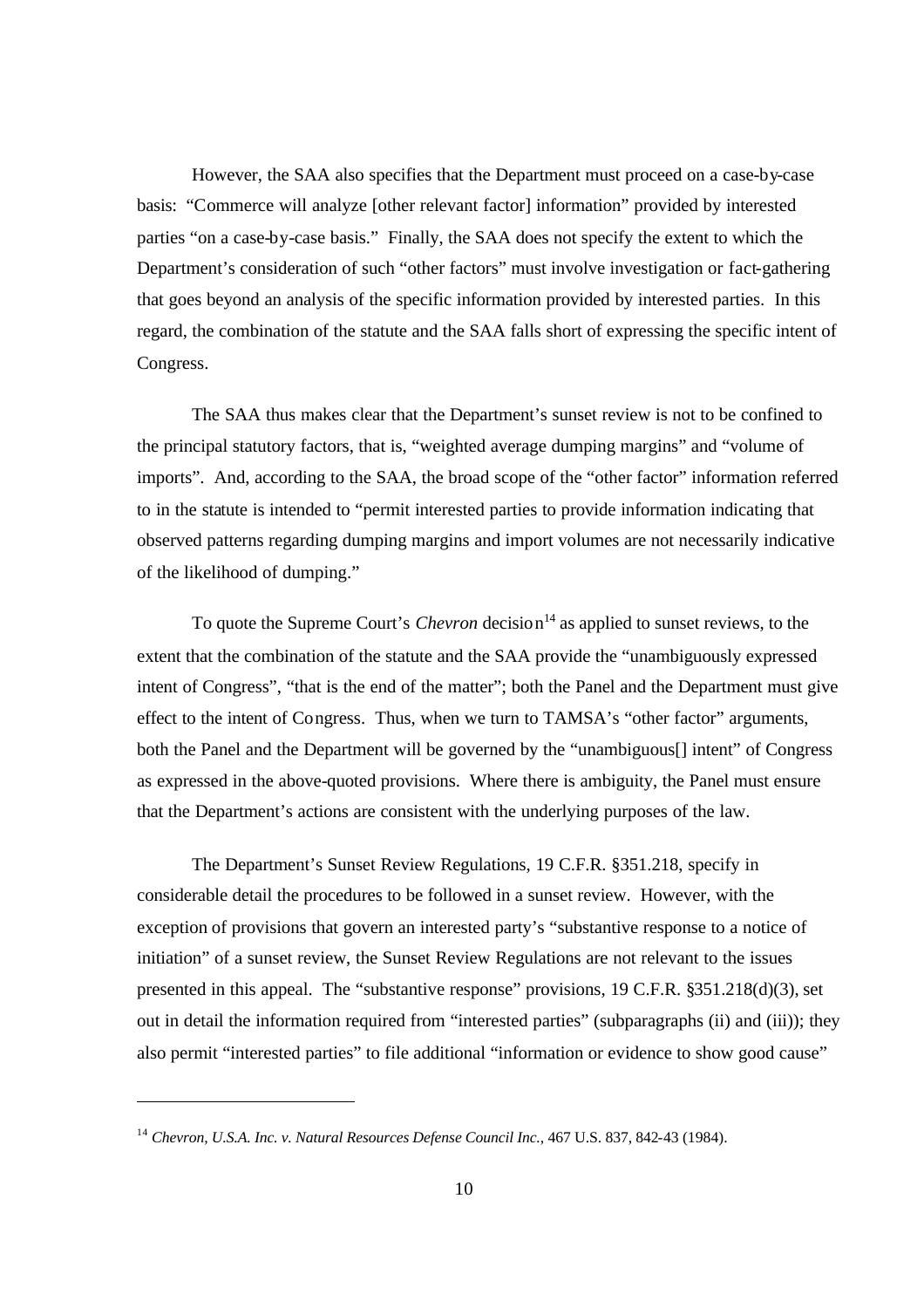(subparagraph (iv)) for the Department to consider the "other factors" referred to in 19 U.S. Code §1675a(c)(2), quoted above. TAMSA's "substantive response" filings, and the application of the Sunset Review Regulation provisions, are discussed below.

# **IV. THE DEPARTMENT'S SUNSET POLICY BULLETIN**

In 1998 the Department of Commerce issued a "Policy Bulletin", in which the Department proposed "policies regarding the conduct of five-year ('sunset') reviews" of antidumping and countervailing duty orders.<sup>15</sup> The Department's Sunset Policy Bulletin quotes the statutory standards from 19 U.S. Code §1675a(c) and the provisions of the SAA quoted above. The Bulletin adds, in pertinent part:

[T]he Department normally will determine that revocation of an antidumping order … is likely to lead to continuation or recurrence of dumping where –

> (a) dumping continued at any level above de minimis after the issuance of the order …; (b) imports of the subject merchandise ceased after issuance of the order …; or (c) dumping was eliminated after the issuance of the order …, and import volumes for the subject merchandise declined significantly. <sup>16</sup>

With respect to relevant "other factors" that the Department must also consider "if the Department determines that good cause is shown", the Sunset Policy Bulletin states:

[T]he Department will consider other factors in AD sunset reviews if the Department determines that good cause to consider such other factors exists. The burden is on an interested party to provide information or evidence that would warrant consideration of the other factors in question.<sup>17</sup>

<sup>&</sup>lt;sup>15</sup> DOC International Trade Administration, "Policies Regarding the Conduct of Five-year ('Sunset') Reviews of Antidumping and Countervailing Duty Orders", 63 Fed. Reg. 18871-77 (April 16, 1998) (hereinafter cited as "Sunset Policy Bulletin").

<sup>&</sup>lt;sup>16</sup> Sunset Policy Bulletin, 63 Fed. Reg. at 18872.

<sup>17</sup> *Id.* at 18874.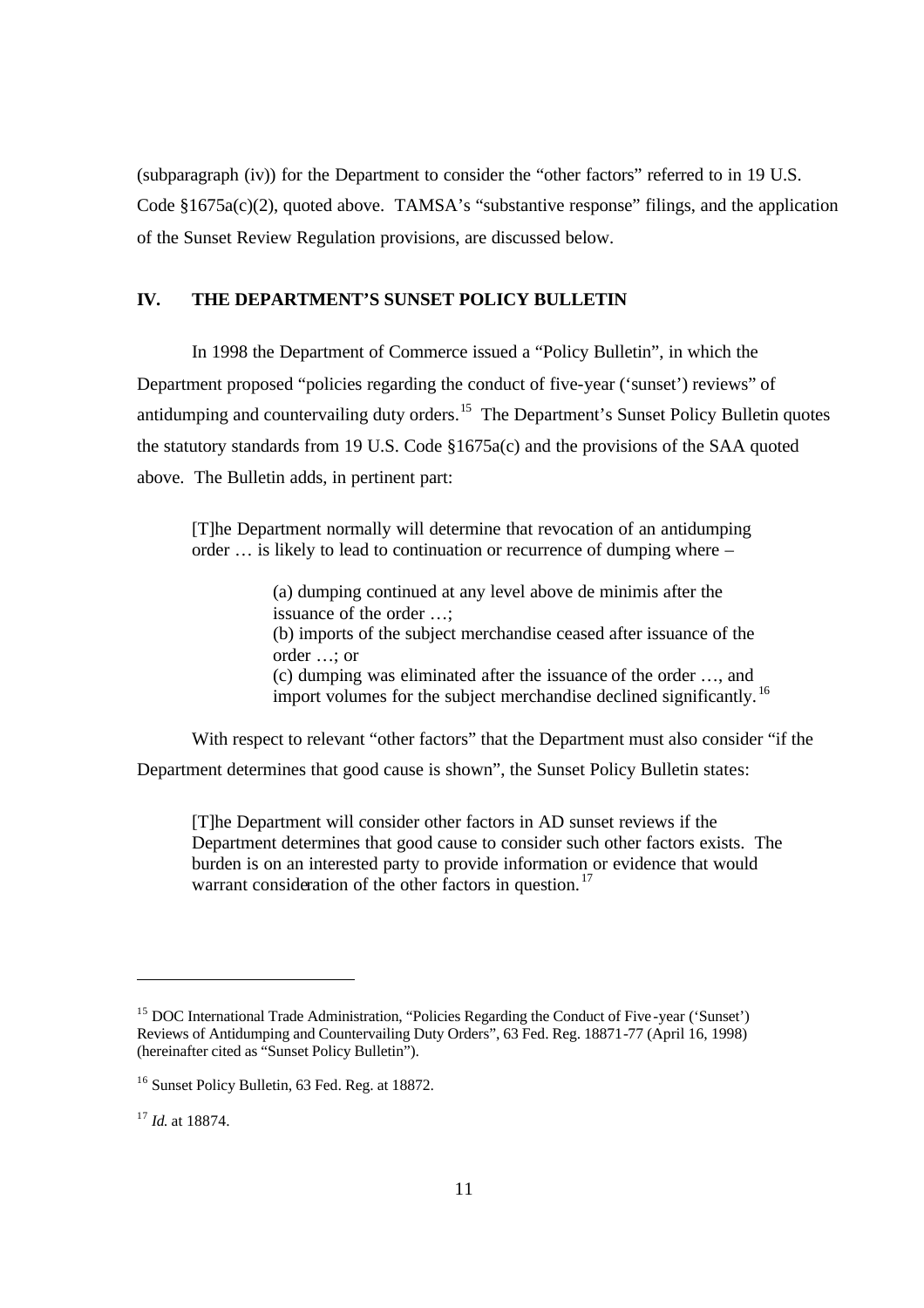The Sunset Policy Bulletin was published in the Federal Register "for comment". The Department's filing stated: "The proposed policies are intended to complement the applicable statutory and regulatory provisions by providing guidance on methodological or analytical issues not explicitly addressed by the statute and regulations." The text published in 1998 remains in effect today.<sup>18</sup>

The Sunset Policy Bulletin sets out three primary factors that reflect the concern of the statute and the SAA with respect to import volumes in the period following the issuance of an antidumping order. According to the Bulletin, a finding of one or more of these three factors will "normally" lead the Department to determine that "revocation of an antidumping order is likely to lead to continuation or recurrence of dumping".

The three factors are: (a) that dumping continues, (b) that imports cease, or (c) that import volumes decline significantly. The Sunset Policy Bulletin also acknowledges that, where the Department "determines that good cause" exists, the Department will consider other factors, but states that the interested parties have "[t]he burden … to provide information or evidence that would warrant consideration" of such other factors.

The latter provision raises issues – burdens of production and of persuasion – that have not been directly addressed by Congress. With respect to such an issue, *Chevron* instructs that "the question for the court [here the Panel] is whether the agency's interpretation is based upon a permissible construction of the statute."<sup>19</sup> Issues relating to burdens of production and of persuasion are addressed in part VI, *infra.*

<sup>&</sup>lt;sup>18</sup> At the Panel Hearing counsel for the Department affirmed that the Department has made no response to any comments received, and has not altered the 1998 text of the Sunset Policy Bulletin. Hearing Transcript at 122. The policies stated in the Bulletin are applied in the Department's decision-making process, but the Bulletin does not have the formal status of a Department regulation.

<sup>19</sup> *Chevron, U.S.A. Inc. v. Natural Resources Defense Council Inc.*, 467 U.S. 837, 43 (1984).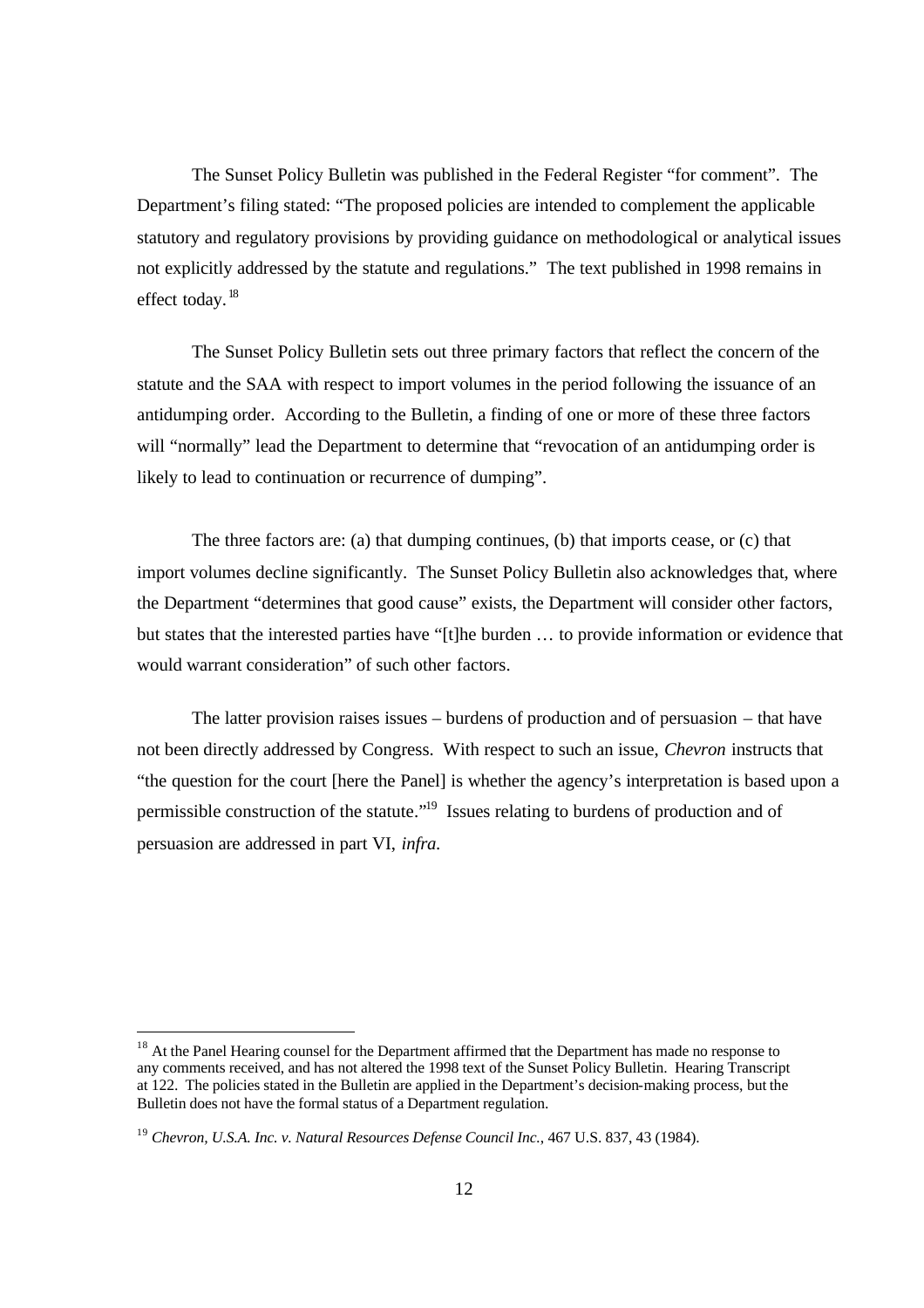# **V. AUTOMATIC INITIATION OF SUNSET REVIEWS AND THE STATUTE'S "LIKELIHOOD" STANDARD**

We begin with two threshold issues that can be addressed in short compass. First, TAMSA asserted that the Department's automatic self-initiation of sunset reviews was inconsistent with U.S. international obligations under the WTO's Anti-Dumping Agreement.<sup>20</sup> Second, TAMSA argued that the Department misconstrued the statutory term "likely" in its determination that revocation of the antidumping duty order would be "likely to lead to continuation or recurrence of dumping".<sup>21</sup>

With respect to the Department's automatic self-initiation of five-year sunset reviews, TAMSA initially argued that automatic self-initiation is inconsistent with the WTO Antidumping Agreement because the WTO Agreement creates a presumption that an antidumping order will terminate after a five-year period. In contrast, according to TAMSA, the U.S. practice of automatic review places the burden on the exporter to prove why the order should be terminated. However, TAMSA later abandoned this argument at the Panel Hearing, explaining that the WTO Appellate Body had decided that automatic self-initiation is not inconsistent with the WTO Antidumping Agreement.<sup>22</sup>

Furthermore, the United States statute, 19 U.S. Code §1675(c)(1), provides simply that the Department "shall conduct" such reviews at five-year intervals. And the Statement of Administrative Action is even more explicit. The SAA states that the quoted section of the statute "provides for automatic initiation of five-year reviews by Commerce".<sup>23</sup> In view of these provisions, which embody the explicit intent of Congress, the Panel must dismiss TAMSA's

<sup>&</sup>lt;sup>20</sup> World Trade Organization, Agreement on Implementation of Article VI of the General Agreement on Tariffs and Trade 1994 (hereinafter "Antidumping Agreement").

<sup>&</sup>lt;sup>21</sup> This provision of 19 U.S. Code §1675a(c)(1) is hereinafter referred to as the Department's "'likelihood' determination".

<sup>22</sup> Hearing Transcript at 46-47; *see* WTO Appellate Body Report, United States – Countervailing Duties on Certain Corrosion-Resistant Carbon Steel Flat Products from Germany, WT/DS213/AB/R (adopted Dec. 19, 2002).

<sup>&</sup>lt;sup>23</sup> SAA, H.R. Doc. No. 103-316, vol. 1, at 879 (1994) (paragraph b.(1) entitled "Automatic Reviews").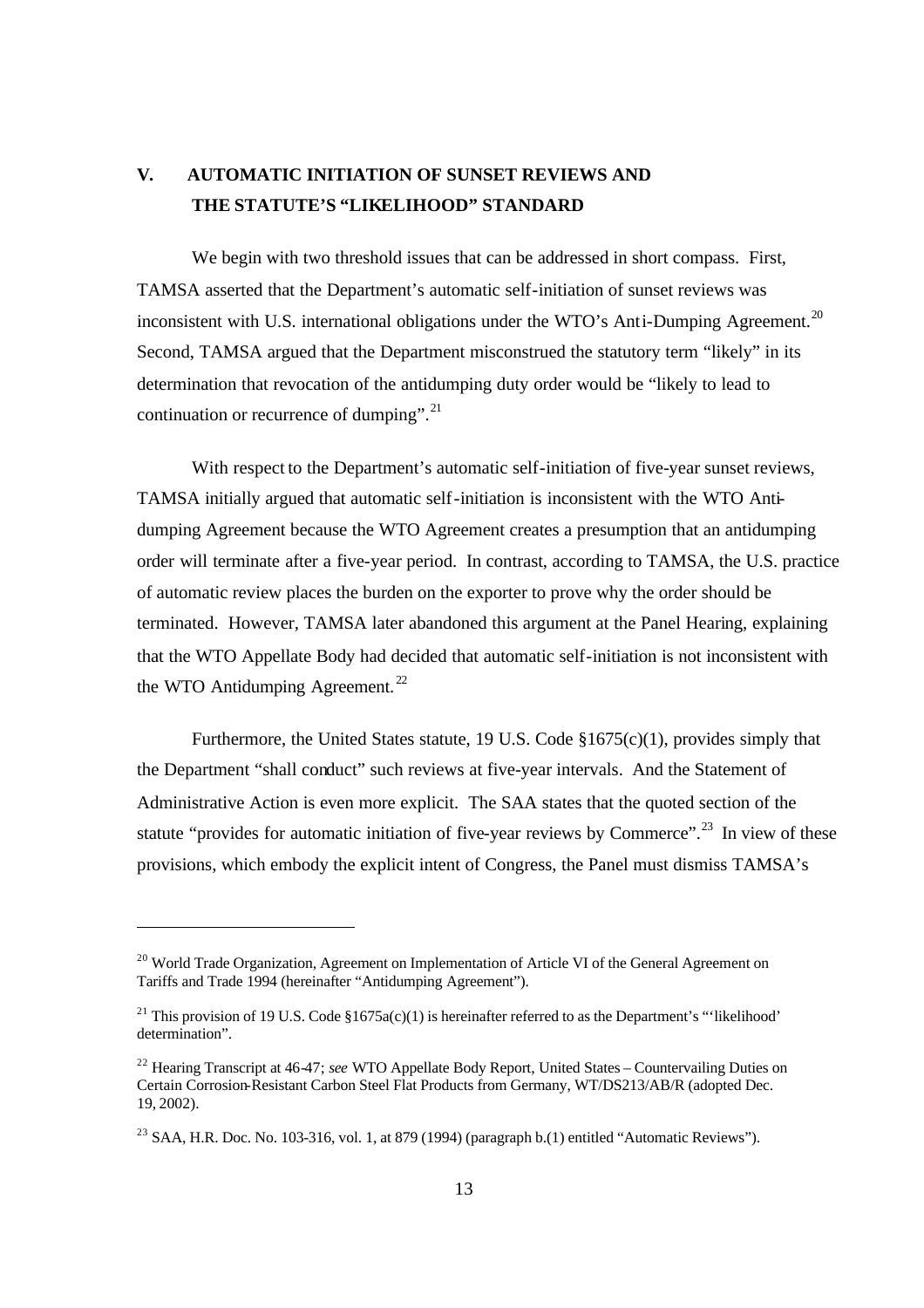self-initiation argument and affirm the Department's action. *See* the Supreme Court's decision in *Chevron*, cited in our discussion of the Panel's Standard of Review, part II, *supra.*

With respect to the statutory "likelihood" determination, the statute directs the Department to determine "whether revocation of the … antidumping duty order … would be *likely* to lead to continuation or a recurrence of dumping." 19 U.S. Code §1675(c)(1) (emphasis supplied); *see also* §1675a(c)(1). In the present case the Department determined that recurrence of dumping of TAMSA's oil country tubular goods would be "likely" if the order were to be revoked because export volumes were significantly lower in the post-order period than in the pre-order period. The Department concluded that even though TAMSA's dumping margins fell to zero percent in the second, third, and fourth administrative reviews, the fact that imports declined significantly from the year preceding the order (1994-1995) to 1999 indicated a likelihood of recurrence of dumping upon revocation of the order. In the Department's view, even when a producer or exporter achieves a zero percent margin in annual administrative reviews, if that producer or exporter cannot sell subject merchandise at fairly traded prices in quantities commensurate with its pre-order exports, it is logical to conclude that without the discipline of the dumping order the producer or exporter will resume dumping.<sup>24</sup> This position is supported by the provisions of the statute and the SAA quoted above.

TAMSA's argument that the Department's likelihood determination was contrary to law originally revolved around the meaning of the statutory term "likely". TAMSA argued that the term has an ordinary or plain-meaning definition: the term "likely" means "probable" or "more probable than not." The Department argued that, as used in the statute, the term "likely" does not have such a "plain meaning", but instead must be read in conjunction with its entire context, namely together with the remainder of the sunset provisions of the statute. The Department then construed the statutory term "likely" to mean "possible" instead of "probable".

<sup>&</sup>lt;sup>24</sup> As quoted above, 19 U.S. Code §1675a(c)(4) provides that a zero dumping margin does not by itself require a "likelihood" finding, and the SAA provides that "the present absence of dumping is not necessarily indicative of how exporters would behave in the absence of the order". SAA, H.R. Doc. No. 103-316, vol. 1, at 890 (1994). The Department's reasoning in the present case thus appears to broaden the position taken in the SAA. The Department's analysis turns on the fact that TAMSA's zero dumping margins were achieved in administrative reviews at post-order volumes that were considerably lower than the pre-order export volumes.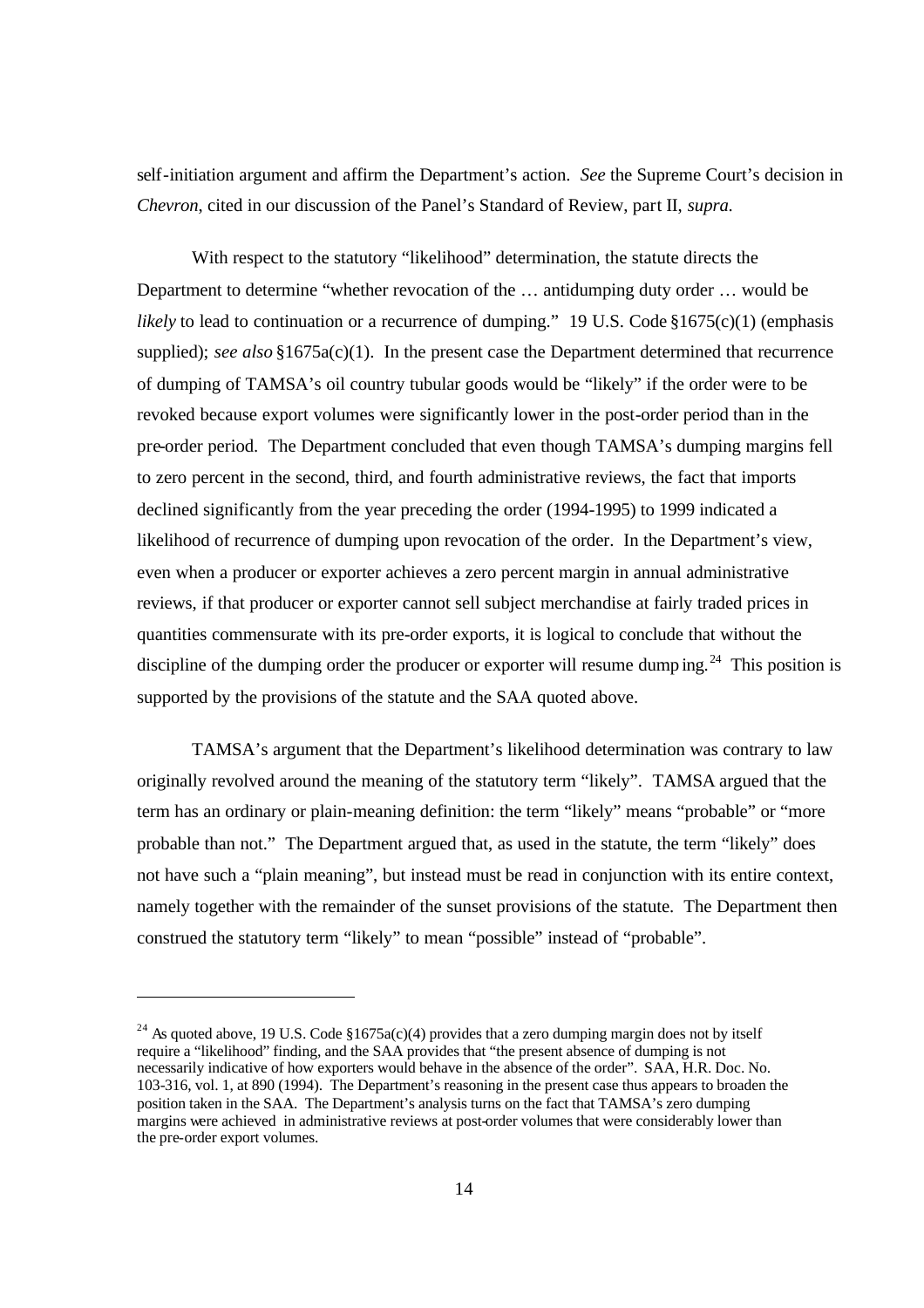The parties' differing interpretations of "likely" have been repeatedly litigated at the CIT and in the WTO.<sup>25</sup> However, at the Panel Hearing in this case, counsel for the Department said that the question whether "likely" means "probable" "is nothing but a red herring." Counsel stated that "[I]t doesn't matter what adjective is used" to define "likely". Citing a commonly used basic English-language dictionary, Department counsel observed that one dictionary meaning of "probable" is "relatively likely, but not certain, plausible."<sup>26</sup>

TAMSA takes this statement to be a concession to the plain meaning interpretation, that is, the Department's statement shows that all parties now concede that likely means probable.<sup>27</sup> We agree. Therefore the Panel need not address the issue of the precis e meaning to be ascribed to the term "likely". That issue has been resolved between the litigants, and the Department has expressly stated that the issue "is nothing but a red herring."<sup>28</sup>

# **VI. THE DEPARTMENT'S FAILURE TO CONSIDER "OTHER FACTORS"**

As noted above with respect to a showing of "other factors", both the statute (19 U.S. Code §1675a(c)(2)) and the SAA speak only of "good cause shown". Neither the SAA nor the statute addresses the issue in terms of burdens of proof, or of burdens of production or of persuasion. However, the SAA does refer to the opportunity that the statutory "other factors" clause gives to interested parties "to provide information" concerning the bearing that such "other factors" may have on the likelihood that dumping will continue or recur.

In contrast, the Sunset Policy Bulletin explicitly places on interested parties the "burden … to provide *information or evidence*" (emphasis supplied) of potentially relevant "other

<sup>25</sup> *See*, *e.g.*, *Siderca, S.A.I.C. v. U.S.*, No.01-00603, 2004 WL 2414840 (CIT Oct. 27, 2004); United States – Sunset Reviews of Anti-Dumping Measures On Oil Country Tubular Goods from Argentina, WT/DS268/AB/R (adopted Nov. 29, 2004); United States – Sunset Review of Anti-Dumping Duties On Corrosion-Resistant Carbon Steel Flat Products from Japan, WT/DS244/AB/R (adopted Jan. 9, 2004); and United States – Anti-dumping Duty on Dynamic Random Access Memory Semiconductors (DRAMS) of One Megabit or Above from Korea, WT/DS99/R (adopted Jan. 29, 1999).

<sup>26</sup> The reference was to the New American Heritage Dictionary. *See* Hearing Transcript at 72.

<sup>&</sup>lt;sup>27</sup> Hearing Transcript at 111.

<sup>28</sup> Hearing Transcript at 72.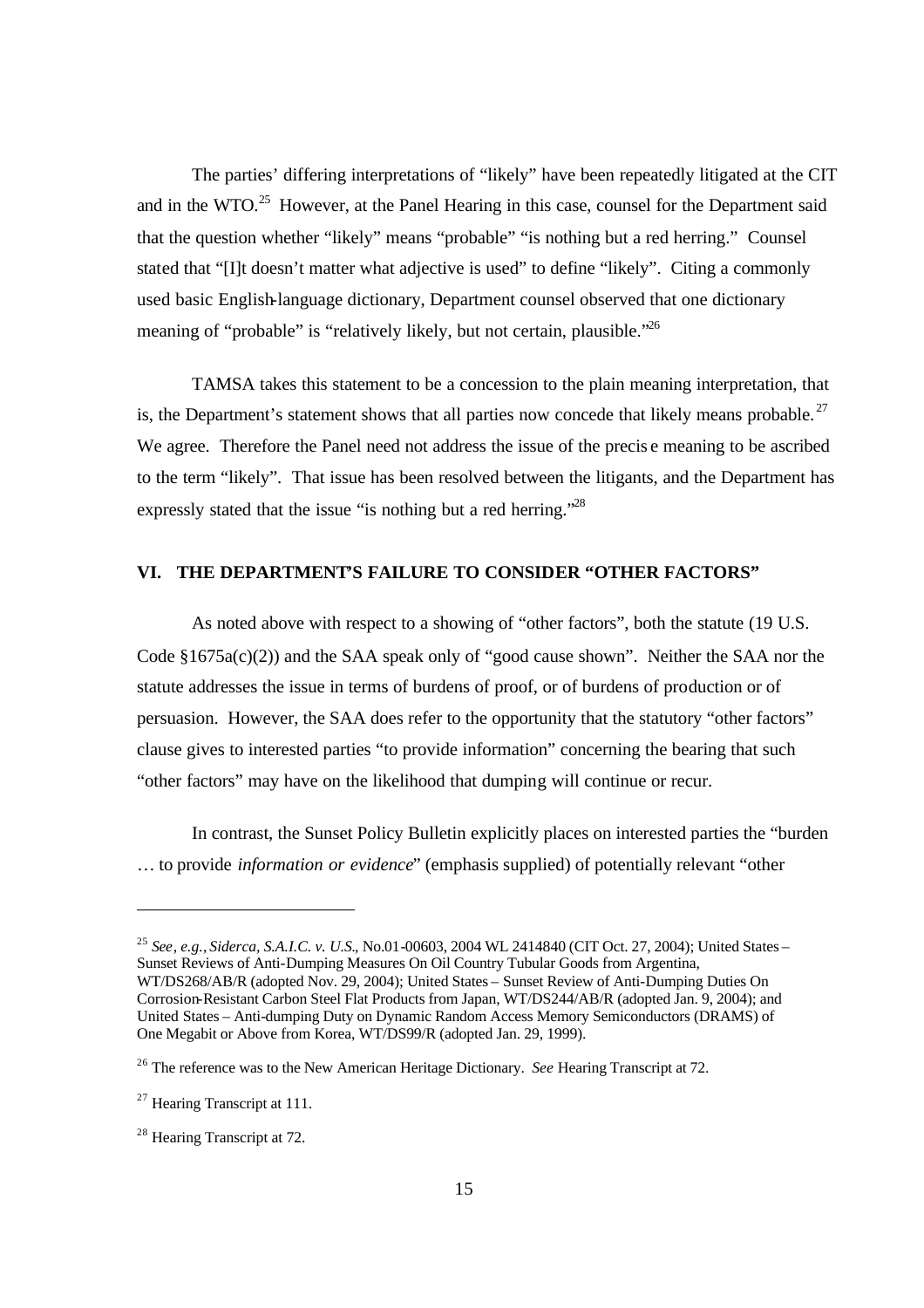factors". Considering the limited reference in the SAA to an opportunity "to provide information", we construe the reference in the Bulletin to a burden "to provide information or evidence" as at most a burden analogous to a burden of production, rather than to a burden of persuasion. Unlike a burden of persuasion, which would require a party to present evidence sufficient to establish a proposition, a burden of production would require a party to present evidence sufficient to make a *prima facie* showing of the proposition, thereby shifting the burden of persuasion to the opposing party. And, in the sunset review context, the SAA specifies only a burden to "provide information" of "other factors". In this sense, the Sunset Policy Bulletin provision does not address the burden of proof; it is analogo us to a burden of production, and requires only the provision of information sufficient to trigger the Department's duty to consider the referenced "other factors".<sup>29</sup>

Insofar as the Bulletin's use of the term "evidence" refers to "evidence" as a form of "information", the Panel is satisfied that it is reasonable for the Department to infer from the statute's reference to "good cause shown" that the burden of coming forward with "information or evidence" concerning such "other factors" and their relevance may be placed on interested parties. In other words, where an interested party fails to provide information sufficient to bring a particular "other factor" to the Department's attention, the Department has no statutory obligation to consider such a factor in its "likelihood" determination. Understood in this sense, an interested party that provides "information or evidence" of a potentially relevant "other factor" has satisfied its burden of production under the Sunset Policy Bulletin. In consequence, the Department must then consider two issues: (1) whether the "other factors" presented are relevant, and (2) whether they warrant the determination that revocation of the antidumping duty would not be "likely" to result in continuation or recurrence of dumping.

The Panel need go no further on the burdens issue: no party has argued that the reference to "evidence" in the Sunset Policy Bulletin means that an interested party has the burden of

<sup>29</sup> *See AG der Dillinger Hüttenweke v. United States*, 193 F.Supp.2d 1339, 1346 (CIT 2002), where, addressing the "likelihood" determination more broadly in a case concerning sunset review of a countervailing duty order, CIT Judge Restani observed that the statute "does not charge any interested party with the ultimate burden of persuasion".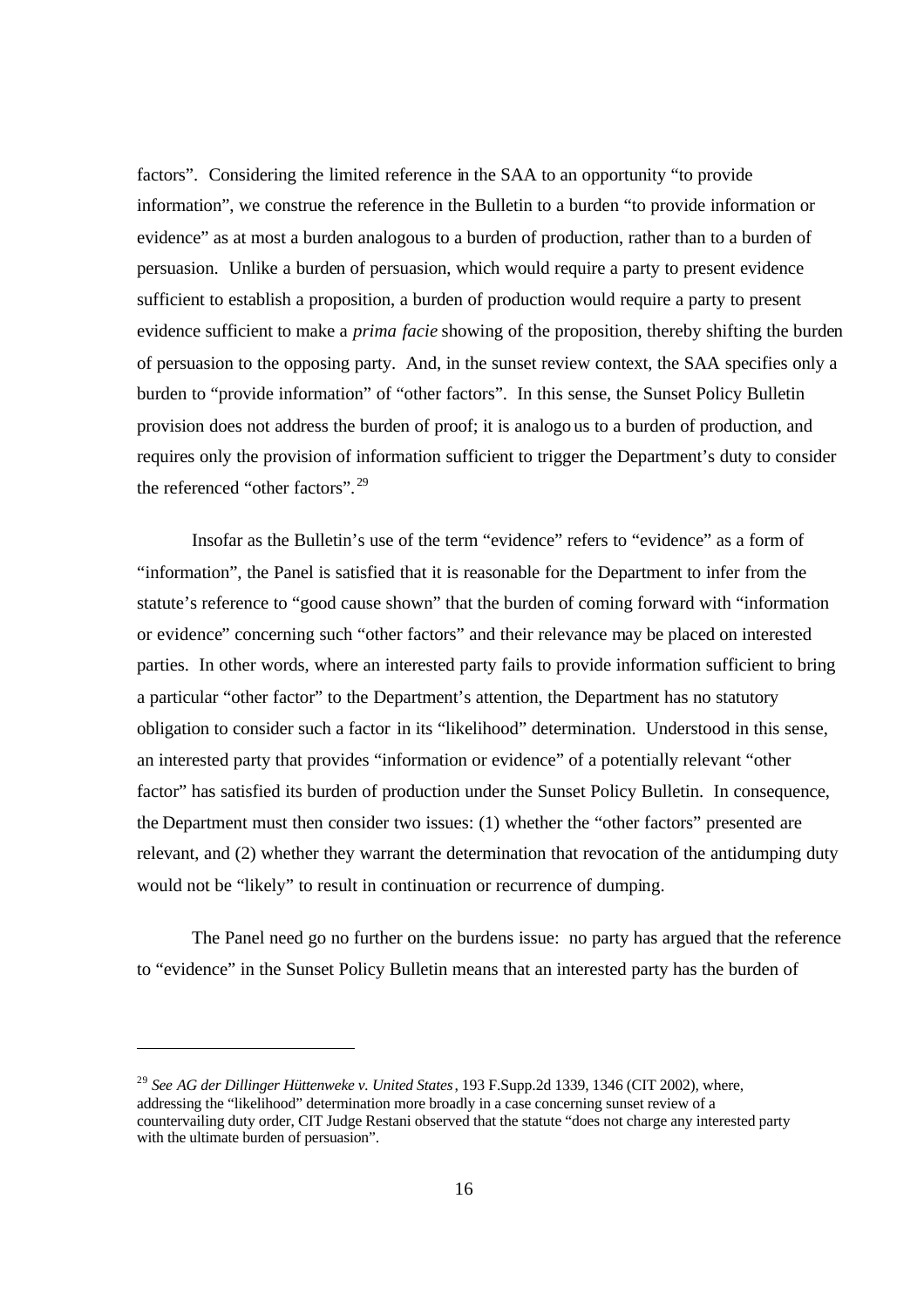persuasion. <sup>30</sup> The Sunset Policy Bulletin's burden "to provide information or evidence" of other relevant factors is at most analogous to a burden of production. It requires only the provision of sufficient information or evidence to bring the claimed "other factor" to the attention of the Department. As such, we find that the provision of the Sunset Policy Bulletin is a reasonable and permissible construction of the statute and the SAA, and is entitled to deference from the Panel.

However, there is a further issue. The Panel's finding as to the reasonableness of the interested party's burden of providing information does not address the extent to which the Department must do more than analyze the specific information provided. The question is: must the Department also investigate or gather facts concerning the "other factors" that are raised by the party's "information or evidence"?

In the present case, TAMSA claims that the Department failed to take certain information or evidence of "other factors" into consideration in the sunset review process. TAMSA argues that its filings showed "good cause" for the Department to consider relevant factors other than pre- and post-order import volumes. Specifically, TAMSA claims to have raised two "related factors":

1. the impact of the convergence of massive peso devaluation and TAMSA's substantial long-term dollar-denominated debt on TAMSA's financing expense and costs of production; and

2. the fact that those circumstances never recurred in the subsequent administrative reviews, and, for the reasons stated by TAMSA, are not likely to recur in the foreseeable future.

TAMSA supports its argument by citing its substantive responses relating to TAMSA's OCTG exports that were submitted pursuant to the Department's notice of "Initiation of the Five-Year ('Sunset') Reviews".<sup>31</sup> The framework for the "substantive response" is set out in 19

 $30$  It is worth noting that, unlike the sunset review provisions, in a "changed circumstances" review under 19 U.S. Code §1675(b)(3)(A), the statute provides that the party seeking revocation of an antidumping order "shall have the burden of persuasion with respect to whether there are changed circumstances sufficient to warrant such revocation". The materially different language in the sunset review provisions of the same statute would normally have a different meaning.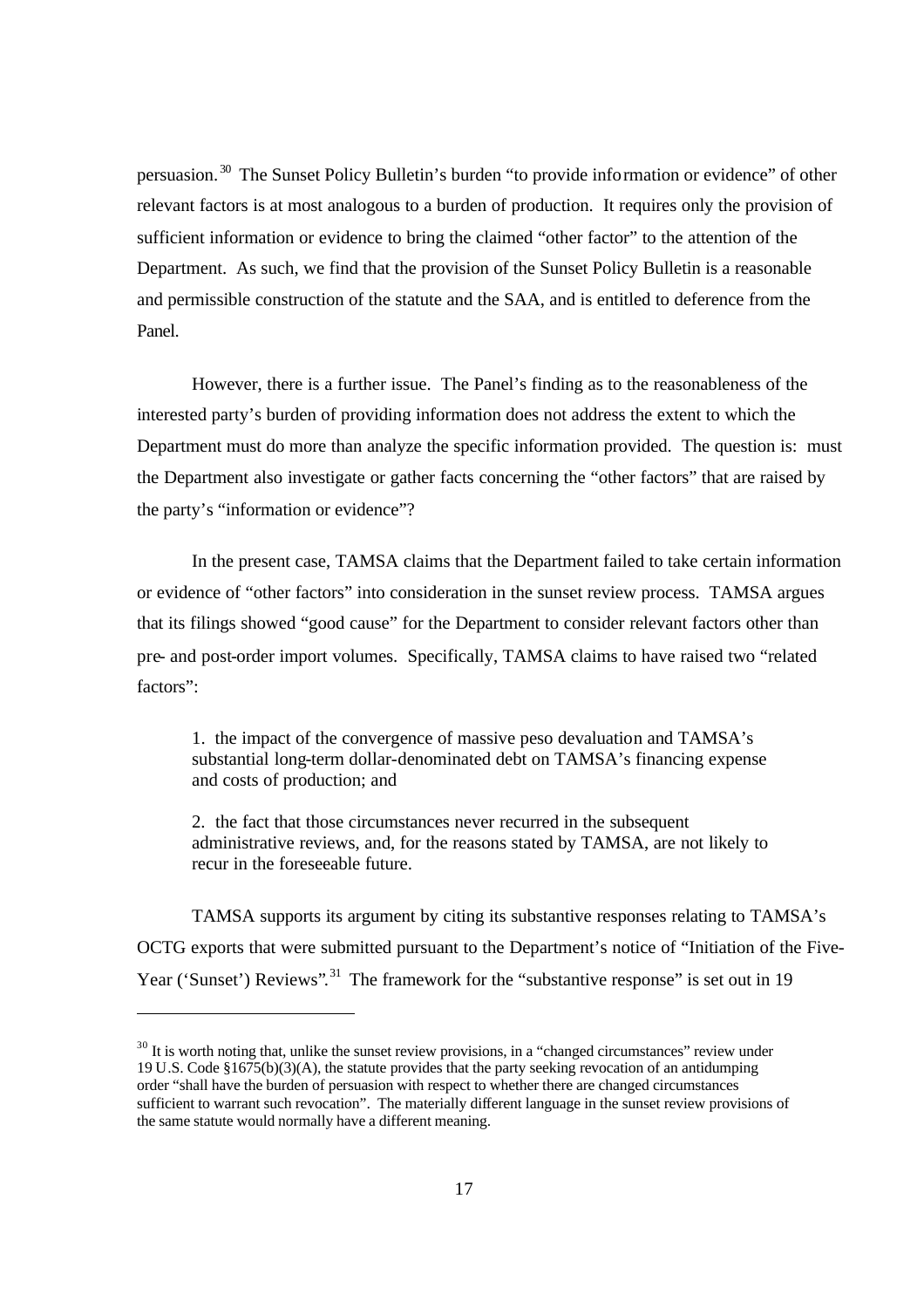C.F.R. §351.218(d)(3)(ii), (iii), and (iv), as part of the Department's Sunset Regulations. TAMSA specifically relied upon its responses to Sunset Regulation paragraphs  $218(d)(3)(ii)(G)$ and (iv)(A).<sup>32</sup> Paragraph (ii) sets out "[r]equired information to be filed by all interested parties in substantive response to a notice of initiation." Paragraph (iv) calls for "[o]ptional information" from interested parties.

Sunset Regulation paragraph (ii)(G) requires the interested party to submit *inter alia* the following information:

Factual information, argument, and reason[s] concerning the dumping margin  $\ldots$ that is likely to prevail if the Secretary revokes the order … [and] that the Department should select for a particular interested party(s).

In its response to paragraph  $(ii)(G)$ , TAMSA stated that "no antidumping duty rate is likely to prevail". TAMSA's "substantive response" gave the following explanation:

In the original investigation, … the Department considered TAMSA's foreign currency translation losses related to its then-significant U.S. dollar-denominated debt as a financial expense in the period [the POI]. The effect was to increase dramatically TAMSA's COP [Costs of Production]. The large impact on Tamsa's COP reflected both TAMSA's unusually large dollar-denominated debt at the time, and the significance of the peso devaluation.

In this sunset review, the Department must consider the objective facts that demonstrate the inapplicability of the rate calculated using 1994 financial data: 1) TAMSA has much less debt (in fact, it had no long-term debt as of December 31, 1999), and therefore cannot experience the type of foreign exchange losses the Department used to calculate the BIA rate (see TAMSA's 1999 financial statement attached as Exhibit 1); and 2) the Mexican peso has stabilized, and sudden devaluations of the type experienced in 1994 are unlikely.<sup>33</sup>

In essence, TAMSA's position was that it no longer had dollar-denominated debt and that the 1990s peso devaluation would not recur. Thus there would no longer be a difference

 $31$  65 Fed. Reg. 41053 (July 3, 2000).

<sup>32</sup> TAMSA Aug. 2, 2000 Substantive Response (Pub. Doc. #15) ("Substantive Response").

<sup>&</sup>lt;sup>33</sup> *Id.* at 5. The "BIA rate" refers to the determination made by the Department in the original investigation in 1995 that TAMSA had "withheld certain information regarding the effect of the Mexican peso devaluation (60 Fed. Reg. 33567, 33572 (June 28, 1995))." *Ibid.*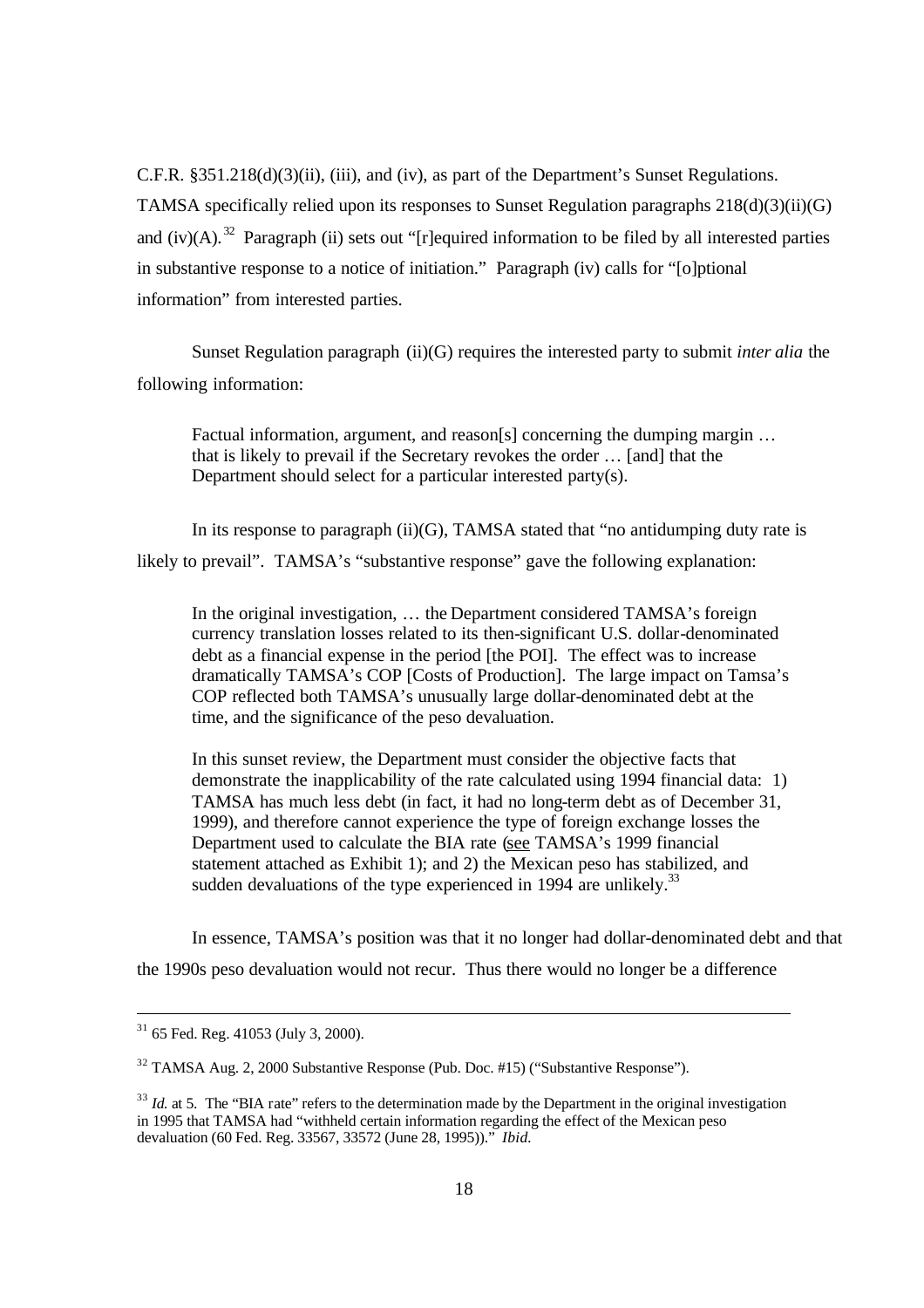between its domestic and export prices. TAMSA's paragraph (ii)(G) conclusion was that therefore in the future there would be no dumping.

Sunset Regulation paragraph (iv)(A) offers to interested parties the opportunity to provide "[o]ptional information" "[s]howing good cause":

An interested party may submit information or evidence to show good cause for the Secretary to consider other factors under  $\ldots$  section 752(c)(2) (AD) of the Act  $[19 \text{ U.S. Code } $1675a(c)(2)] \dots$ 

TAMSA's response under paragraph (iv)(A) was as follows:

As described above, there is good cause for the Department to consider the facts that: 1) TAMSA's financial position has changed dramatically since the original investigation, such that the high interest expense attributed to TAMSA in the original investigation has no probative value of the circumstances that might occur following revocation; and 2) TAMSA has demonstrated through the preliminary determination in the investigation and in successive administrative reviews that it can export to the United States without dumping. <sup>34</sup>

TAMSA argued that, through its filings under Sunset Regulations paragraphs (ii)(G) and  $(iv)(A)$ , it had submitted the information required to show "good cause" for the Department to consider "other factors" under 19 U.S. Code §1675a(c)(2). The Department responded that although TAMSA raised the cited factors in its response to paragraph  $(ii)(G)$ , it did so as TAMSA's argument concerning the magnitude of the potential dumping margin, and not under paragraph (iv)(A) as related to "other factors" relevant to the "likelihood" determination. Hence, according to the Department, while TAMSA may have raised the claimed factors in its substantive response to the notification of the sunset review, it did so in response to the wrong question.<sup>35</sup>

TAMSA's argument was that the Panel should reject the Department's position because it would raise form over substance, thereby leading to an unfair result for hyper-technical reasons. We agree. The Department's argument is not persuasive. Paragraph  $(iv)(A)$  calls for an

l

<sup>34</sup> *Id.* at 8-9.

<sup>35</sup> *See* Hearing Transcript at 64-66.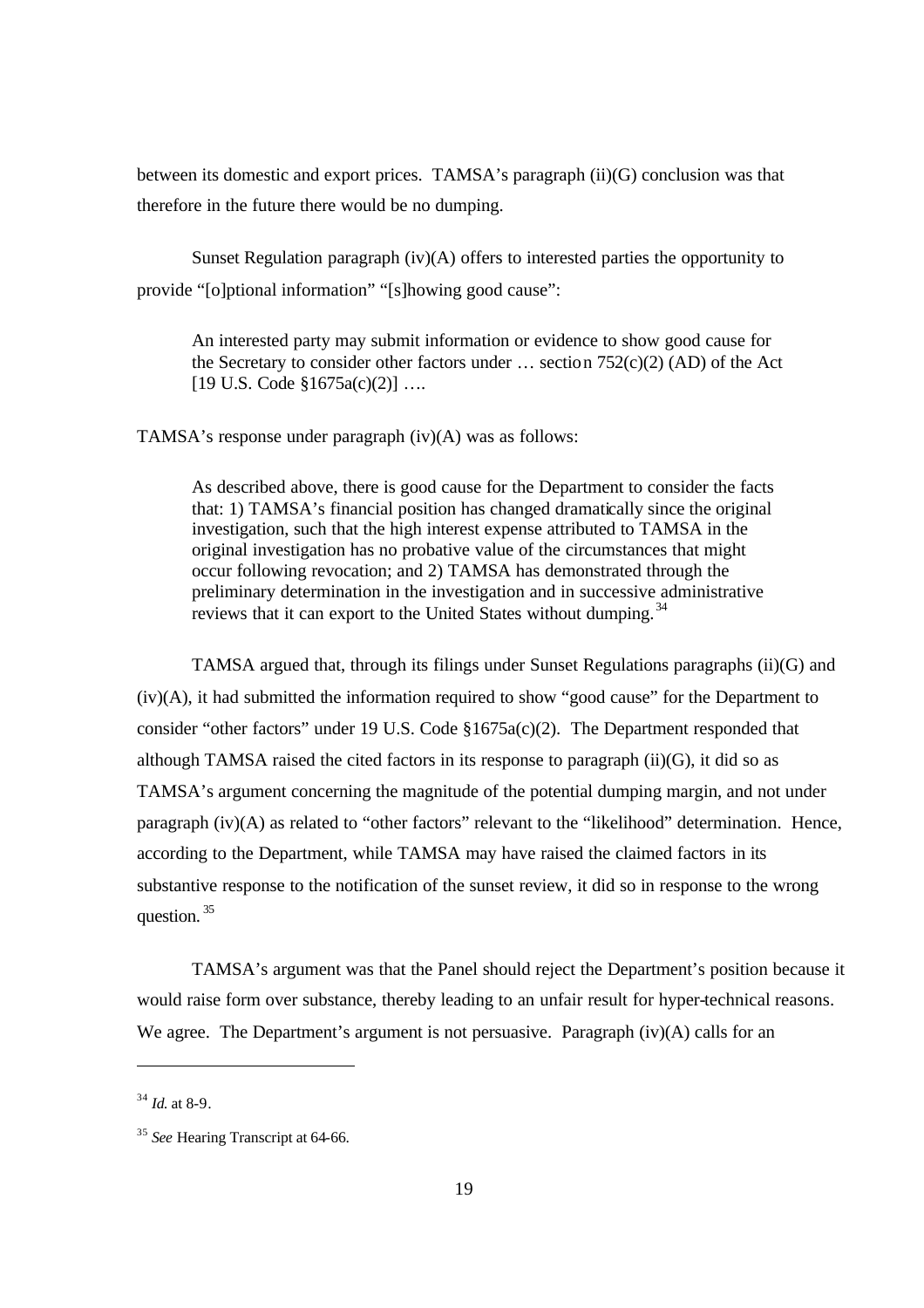interested party to submit "information or evidence" to show "good cause" for the Department to consider "other factors" under 19 U.S. Code §1675a(c)(2). TAMSA's response to paragraph  $(iv)(A)$  refers to, and in effect incorporates by reference, its response to paragraph  $(ii)(G)$ . Thus TAMSA's paragraph (iv)(A) response argues that the factors raised in response to paragraph (ii)(G), together with the dramatic change in the company's financial position and current ability to export without dumping cited in its response to paragraph (iv)(A), show the "good cause" required for the Department to consider such factors in its "likelihood of recurrence of dumping" determination.

TAMSA's "information or evidence" could have been more explicit or detailed in defining the "other factors" to be considered. These factors were only summarily stated in TAMSA's substantive response to the notice of initiation of sunset review. But, based on TAMSA's substantive response, the Department could not reasonably conclude that TAMSA had failed to produce "information or evidence" to show "good cause" for the Department to consider "other factors" under 19 U.S. Code §1675a(c)(2).

TAMSA's filing effectively identified the factors that TAMSA asked the Department to consider in its "likelihood" determination. TAMSA has thereby satisfied its burden to produce "information or evidence" of "other factors" for consideration by the Department. Therefore the Department must now both determine whether the factors raised by TAMSA are "relevant", and consider whether the cited factors warrant a negative "likelihood" determination. <sup>36</sup>

With respect to the Department's determination of relevance, the SAA has given the statute's reference to "relevant" factors more specific content. Title 19 U.S. Code §1675(c)(2), quoted above, refers generally to "price, cost, market, or economic factors" that the Department "deems relevant." The SAA, also quoted above, states that "[s]uch factors might include [*inter alia*] … changes in exchange rates … [and] any history of sales below cost of production". The Panel considers that, in combination, the quoted provisions of the statute and of the SAA leave

l

<sup>&</sup>lt;sup>36</sup> The Department argued that during the sunset review proceeding TAMSA had failed to show good cause for the consideration of the "other factors" cited, and that TAMSA is now barred from raising these factors by the doctrine of exhaustion of administrative remedies. Since the Panel rules that TAMSA's filing adequately raised the "other factors", the exhaustion doctrine has no application.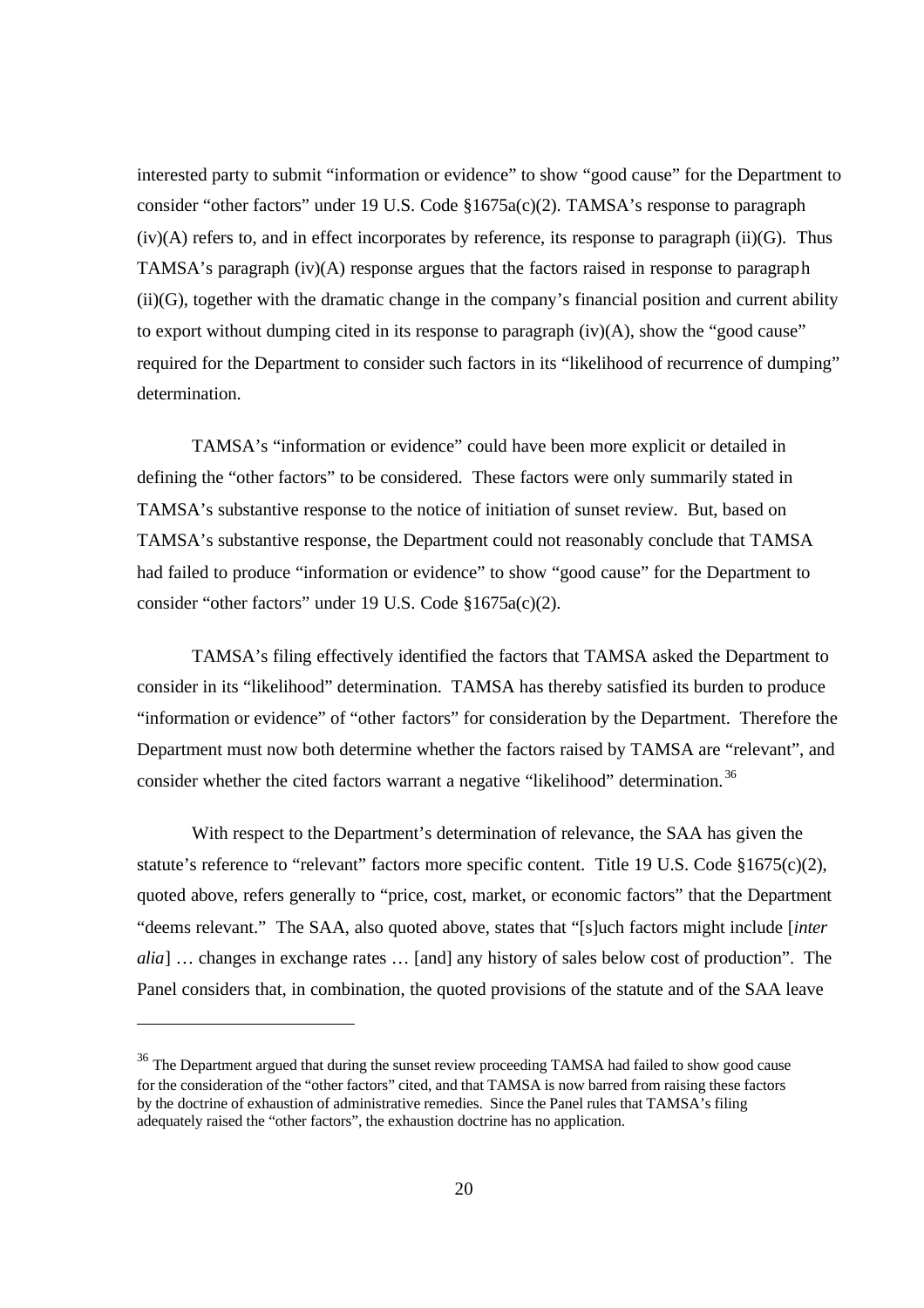the decision on relevance with the Department, but require the Department to provide a reasoned explanation in any case in which it rejects the relevance of a factor specified in the SAA. In such a case, we believe that a reasoned explanation is needed to give effect to the terms of the SAA and thereby carry out the will of Congress. Accordingly the Department is directed to determine whether the "other factors" raised by TAMSA are "relevant" to its "likelihood" determination. Furthermore, if the Department considers that TAMSA's factors are not relevant, the Department is directed to explain the reasons leading to that decision.

Finally, the Panel must address the process for the Department's consideration on remand of whether the cited factors warrant a negative "likelihood" determination. Although the Department has the authority, and bears the responsibility, for determining sunset review procedures, the parties have expressed sharply differing views of the Department's role. Both the objective of expeditious resolution of disputes under NAFTA Chapter 19, $^{37}$  and the principles of judicial economy, require the Panel to address at the present stage the process to be followed by the Department on remand.

First, it is clear that the Department will need to reopen the record on remand for the limited purpose of investigating the bearing of TAMSA's "other factors" on the Department's "likelihood" determination. The record does not now contain adequate information on the effect of TAMSA'a "other factors". For example, the Department stated that TAMSA had failed to explain how the devaluation of the Mexican peso and the restructuring of TAMSA's U.S. dollar denominated-debt had affected the analysis of whether dumping would be likely to recur.<sup>38</sup> Investigation and fact-finding will be needed for the Department to consider both the relevance and the effect of TAMSA's "other factors" in making the Department's "likelihood" determination.

Second, although the Department has the authority to request further information in the context of administrative reviews, the Department's stated at the Panel Hearing that it has no

<sup>&</sup>lt;sup>37</sup> The Rules of Procedure for NAFTA Article 1904 Binational Panel Reviews provide that their purpose is "to secure the just, speedy and inexpensive review of final determinations in accordance with the objectives and provisions of Article 1904."

<sup>38</sup> Hearing Transcript at 66-71.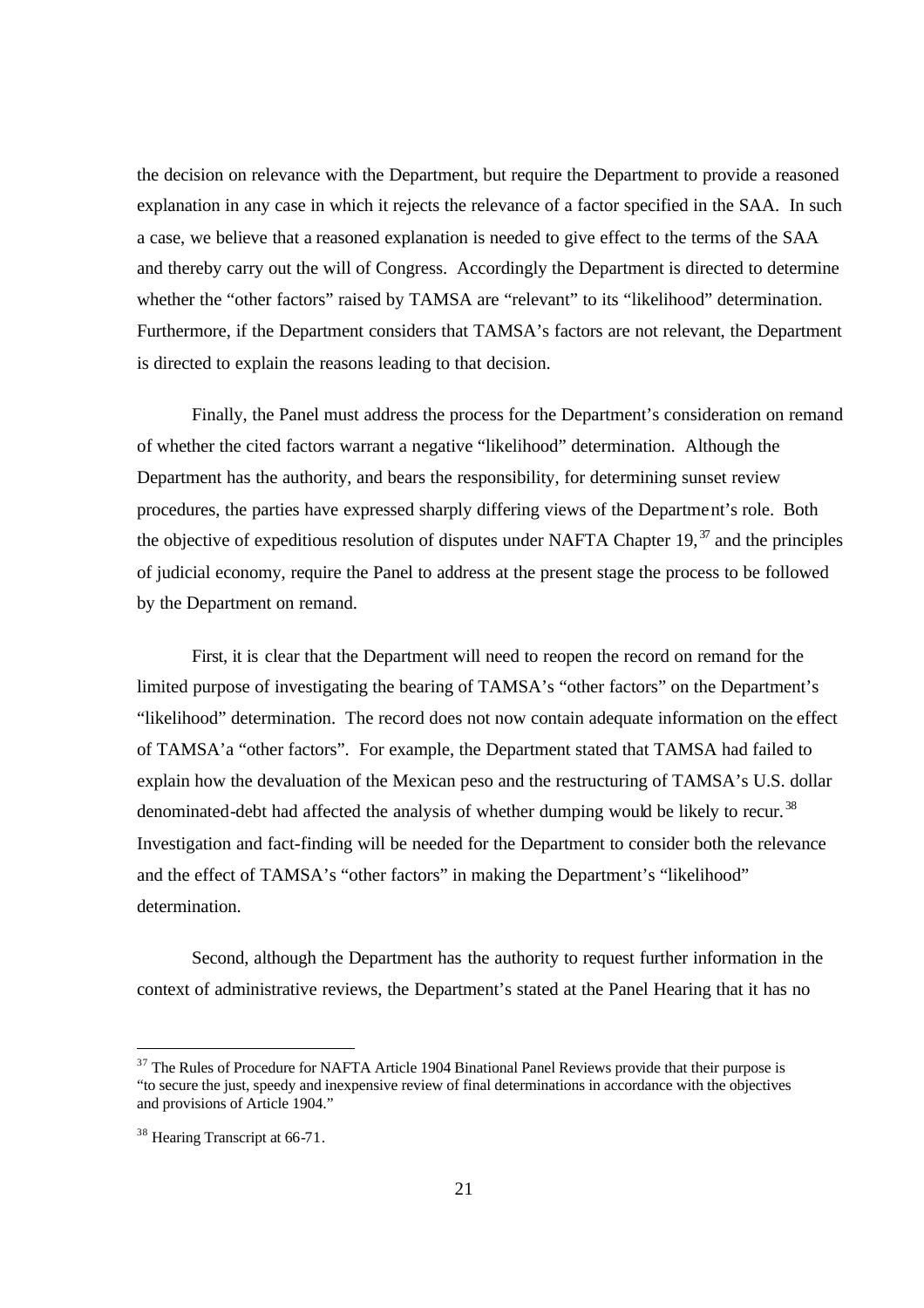obligation under the statute to request further information regarding TAMSA's "other factors".<sup>39</sup> Furthermore, the Department observed that TAMSA had an opportunity to provide such information in its substantive response to the notification of sunset review.  $40$  As indicated in the Panel's analysis of the parties' opportunity to "provide information or evidence" in its "substantive response", however, the relevant statutory and SAA provisions require only the provision of sufficient information or evidence to bring the claimed "other factor" to the attention of the Department. It then becomes the statutory duty of the Department to consider whether, when relevant, such "other factors" "would be likely to lead to continuation or recurrence of sales of the subject merchandise at less than fair value." 19 U.S. Code  $§1675a(c)(1)&(2)$ . The Panel considers that it would be inconsistent with the statute, and frustrate the policy of Congress, were the Department to decline to investigate the relevance and effect of "other factors" that are effectively brought to the Department's attention through "substantive responses" filed by interested parties.

The Panel's view is supported by existing case precedents. In *AG der Dillinger Hüttenwerke*, the Court of International Trade held that the Department has a fact-gathering obligation.<sup>41</sup> The Court ruled that whereas the "interested party" bears the burden to raise the issue "with sufficient clarity to put Commerce reasonably on notice" of the information that it needs to consider, in a full sunset review<sup>42</sup> the Department must then both adequately consider the evidence on the record and seek additional evidence that may be necessary to make its "likelihood" determination. $43$  The Court found that the Department had not fulfilled its

<sup>&</sup>lt;sup>39</sup> *Id.* at 67-68. The Department's position is that that the cases consistently hold that, in an administrative review, the burden is on the party that possesses the information to develop the record.

<sup>40</sup> *Id.* at 68.

<sup>41</sup> *AG der Dillinger Hüttenweke v. United States*, 193 F.Supp.2d 1339 (CIT 2002), hereinafter cited as "Dillinger I".

<sup>&</sup>lt;sup>42</sup> The SAA distinguishes between a "full sunset review" and an "expedited" review, which is based on "facts available". The SAA explains that "when there is sufficient willingness to participate and adequate indication that parties will submit information requested throughout the proceeding, the agencies will conduct a full review." SAA, H.R. Doc. No. 103-316, vol. 1, at 880 (1994). The TAMSA review is a "full sunset review".

<sup>43</sup> *Dillinger I*, 193 F.Supp.2d at 1348*-*50.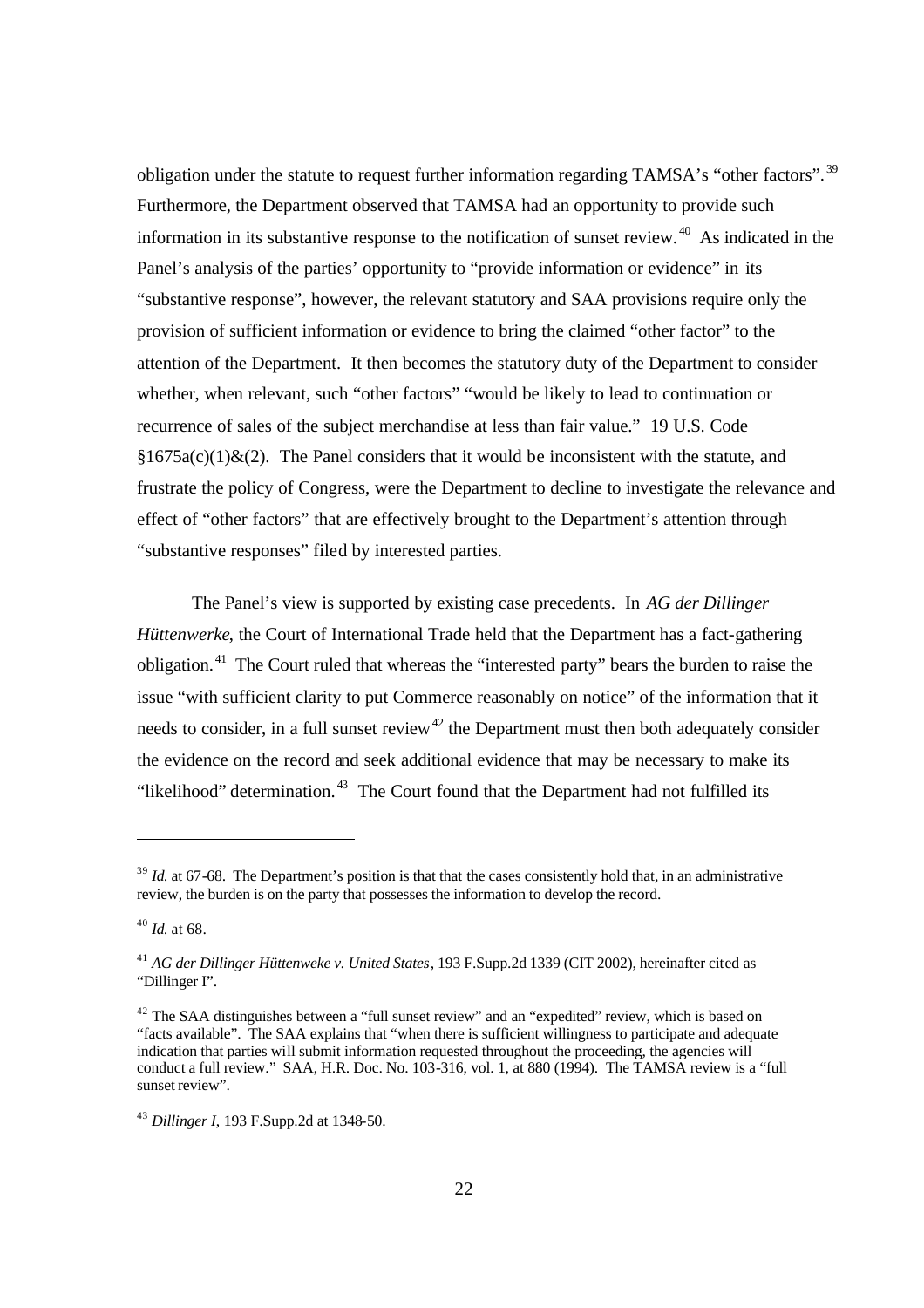obligations in a full sunset review both because it had failed adequately to consider evidence on the record, and had failed to seek additional evidence necessary to make its determination. The Court stressed that in a sunset review, the Department's obligation is to determine as accurately as possible whether dumping would be likely to continue or recur.<sup>44</sup>

In reviewing the sunset proceeding in *Pure Magnesium from Canada*, <sup>45</sup> a NAFTA panel decided that the Department had acted contrary to law in failing to consider factors other than the decline in post-order exports in evaluating the likelihood of future dumping.<sup>46</sup> The Department had argued that a dramatic reduction in post-order export volumes gave it grounds to conclude that it was unnecessary to entertain "good cause" arguments with respect to certain "other factors". <sup>47</sup> But the *Magnesium* Panel concluded that the Department's refusal to consider such information solely because of declining export volumes was clearly inconsistent with the "good cause" provision as interpreted by the SAA.<sup>48</sup> The Panel considered that the Department's refusal to find "good cause" amounted to:

an unrebutable presumption that declining or zero margins and significant declines in imports are sufficient – without more – to support a finding of likelihood of continuation or recurrence of dumping. … This presumption is inconsistent with the word "normally" in the Sunset Policy Bulletin because the use of this word obviously means there will be cases where the normal rule will not be applied.<sup>49</sup>

<sup>47</sup> *Id.* at 26.

 $\overline{a}$ 

<sup>49</sup> *Id.* at 27-28.

*<sup>44</sup>* In *Dillinger I*, 93 F.Supp.2d at 1357, the Court addressed sunset reviews in the context of determinations made by the International Trade Commission with respect to countervailable subsidies, but noted that "there is no reason why the prospective nature of sunset review should not hold true for reviews by Commerce." *Id.* at 1357, n. 30.

<sup>45</sup> The panel's decision in *Pure Magnesium from Canada*, USA-CDA-2000-1904-06 at 33 (April 28, 2003) (hereinafter cited *Magjnesium I*), was reviewed by an Extraordinary Challenge Committee (ECC) convened pursuant to NAFTA Article 1904.13, which was critical of the decision in certain respects. See *Pure Magnesium from Canada*, ECC-2003-1904-01USA (decided Oct. 7, 2004). The ECC made no criticism of the aspects of that decision cited here.

<sup>&</sup>lt;sup>46</sup>Although a NAFTA panel opinion does not represent a "judicial precedent" to which the Panel must defer, the panel's reasoning may be instructive in considering the issues currently before this Panel. See NAFTA Article 1904(2).

<sup>48</sup> *Id.* at 27, citing the SAA, H.R. Doc. No. 103-316, vol. 1, at 890 (1994).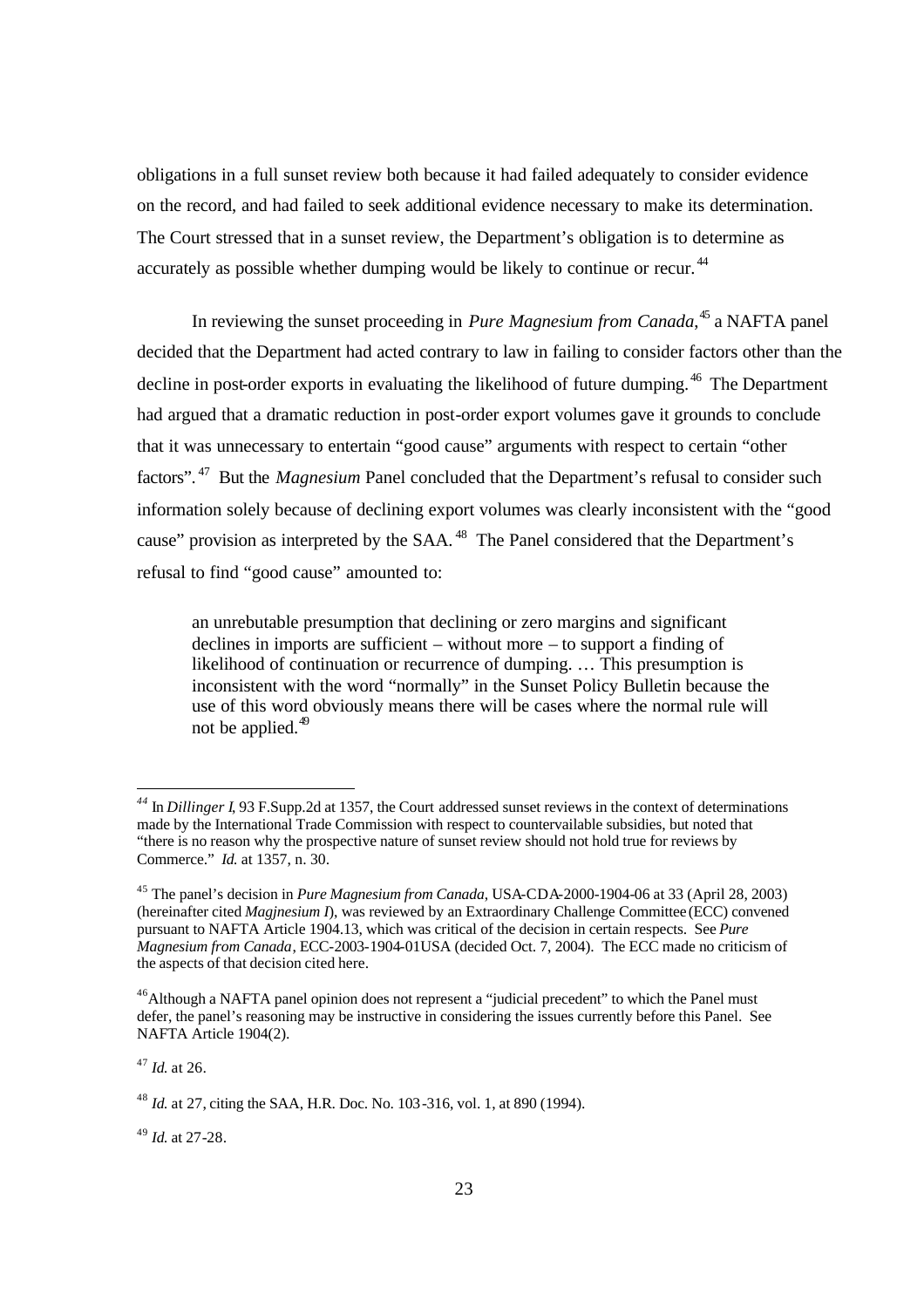In the instant case, TAMSA submitted a timely substantive response at the commencement of the sunset review. It thereby put the Department on notice of "other factors" that TAMSA claimed were both relevant and would affect the Department's "likelihood" determination. The Panel considers that the Department's failure to consider TAMSA's "other factors" conflicts with the mandate of the SAA and the statute that the Department conduct a thorough investigation to determine as accurately as possible whether upon revocation of the antidumping order, dumping would be likely to continue or recur. The Panel therefore directs the Department to reopen the record to obtain the additional information needed to determine whether the "other factors" raised in TAMSA's substantive response are relevant and, if so, how those factors would affect the Department's "likelihood" determination.

## **VII. THE PANEL'S REMAND ORDERS**

1.The Department is directed to determine whether the "other factors" raised by TAMSA in its "substantive response" to the initiation of the sunset review are "relevant" to the Department's "likelihood" determination. If the Department considers that TAMSA's "other factors" are not relevant, the Department is directed to explain the reasons leading to that decision.

2. As needed to consider its "likelihood" determination, the Department is directed to reopen the record for the limited purpose of investigating and fact-finding concerning the relevance and bearing of TAMSA's "other factors" on the Department's determination of whether revocation of the antidumping duty order would be likely to lead to continuation or recurrence of dumping.

3. The Department is further directed to complete its investigation and fact-finding of TAMSA's "other factors", to determine their relevance and their effect on the Department's "likelihood" determination, and to issue the Department's "likelihood" determination within thirty days from the date of this Panel decision.